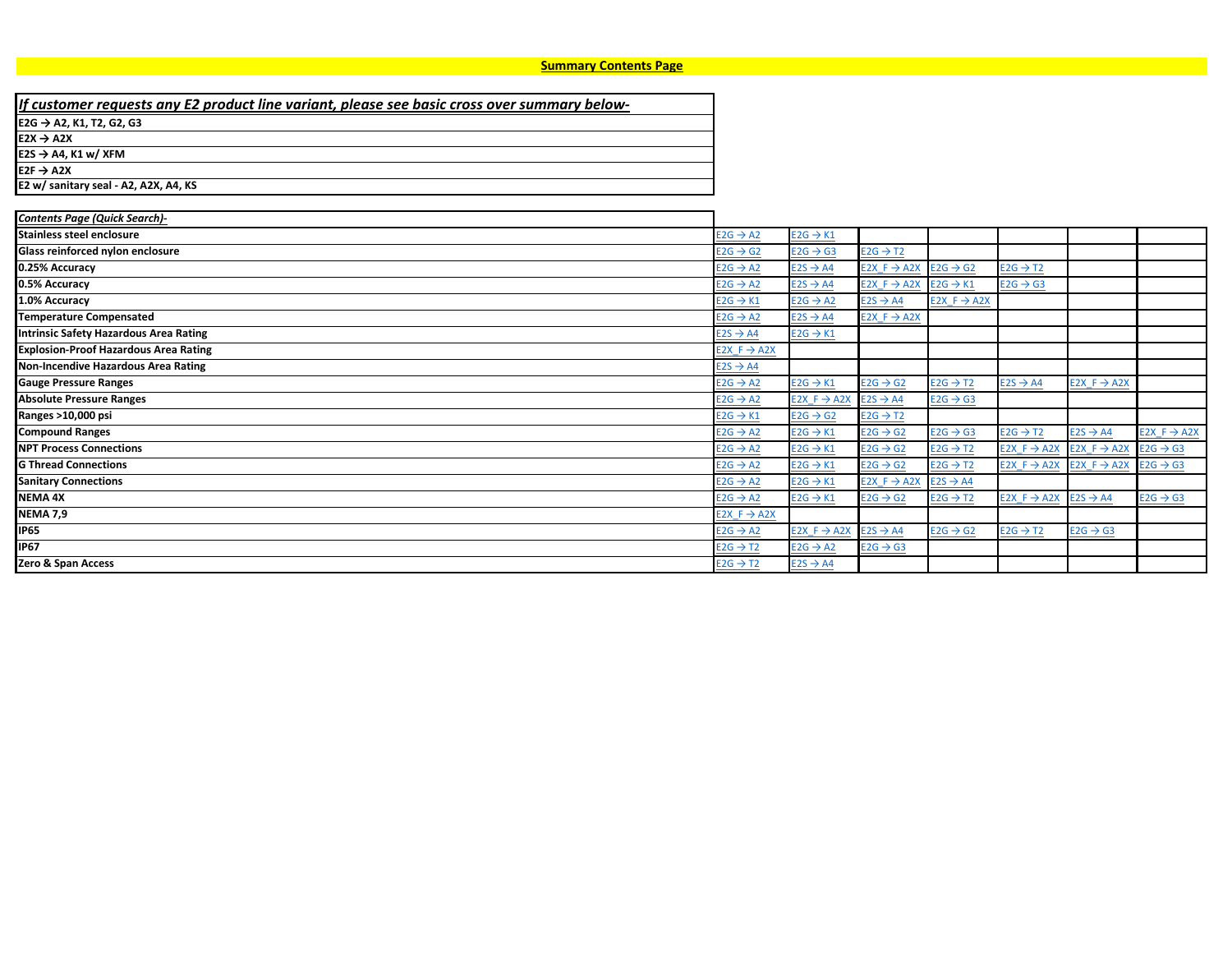<span id="page-1-0"></span>

| $S$ <sub>Da</sub> C <sub>N</sub> |                  |                       |                                                                                   |                                                                 |
|----------------------------------|------------------|-----------------------|-----------------------------------------------------------------------------------|-----------------------------------------------------------------|
|                                  | E <sub>2G</sub>  | A2                    | <b>Comments</b>                                                                   |                                                                 |
| <b>Enclosure</b>                 | E <sub>2GA</sub> | A2S, A2Y, A2W, or A2Z | Add XK8 at end of A2 p/n                                                          | <b>Examples and Legend below-</b>                               |
|                                  | E <sub>2GB</sub> | A2S, A2Y, A2W, or A2Z | No additional option needed in A2 p/n as sensor is 316L SS as default             | E2G A 3C M02 42 DAM000<br>100#<br>-XNH                          |
|                                  | E <sub>2GC</sub> | A2S, A2Y, A2W, or A2Z | No additional option needed in A2 p/n as sensor is 316L SS (PR Sensor) as default | <b>Enclosure</b>                                                |
| <b>Accuracy</b>                  | 3C               | A                     |                                                                                   | <b>Accuracy</b>                                                 |
|                                  | 3N               | A                     |                                                                                   | <b>Pressure Connection</b>                                      |
|                                  | 5C               | B                     | Add XC4 for calibration chart if needed                                           | <b>Output Signal</b>                                            |
|                                  | <b>5N</b>        | B                     |                                                                                   | <b>Electrical connection</b>                                    |
|                                  | 7C               |                       | Add XC4 for calibration chart if needed                                           | Range                                                           |
|                                  | 7N               | $\mathsf{C}$          |                                                                                   | <b>Options</b>                                                  |
| <b>Pressure connection</b>       | M01              | M <sub>01</sub>       |                                                                                   |                                                                 |
|                                  | M02              | M02                   |                                                                                   | M02 42<br>100#G -XNH<br>A <sub>2</sub> S<br>Α<br>D <sub>0</sub> |
|                                  | M04              | M04                   |                                                                                   | <b>Enclosure</b>                                                |
|                                  | M76              | N/A                   | Review for alternative pressure connection                                        | Accuracy                                                        |
|                                  | <b>MEK</b>       | <b>MEK</b>            |                                                                                   | <b>Pressure Connection</b>                                      |
|                                  | MG <sub>2</sub>  | MG <sub>2</sub>       |                                                                                   | <b>Output Signal</b>                                            |
|                                  | MG4              | MG4                   |                                                                                   | <b>Electrical connection</b>                                    |
|                                  | <b>MGA</b>       | N/A                   | Review for alternative pressure connection                                        | Range                                                           |
|                                  | F01              | F01                   |                                                                                   | <b>Options</b>                                                  |
|                                  | F02              | F02                   |                                                                                   |                                                                 |
|                                  | F04              | F04                   |                                                                                   | <b>E2G Approvals</b>                                            |
|                                  | F09              | F09                   |                                                                                   | UL/cUL (Gen. Purpose)                                           |
|                                  | <b>FRW</b>       | <b>FRW</b>            |                                                                                   | <b>RoHS</b>                                                     |
|                                  | FV <sub>2</sub>  | VF <sub>2</sub>       |                                                                                   | CE                                                              |
|                                  | MV2              | VM <sub>2</sub>       |                                                                                   |                                                                 |
|                                  | <b>S15</b>       | <b>S15</b>            |                                                                                   | <b>A2 Approvals</b>                                             |
|                                  | <b>S20</b>       | <b>S20</b>            |                                                                                   | RoHS                                                            |
| <b>Output signal</b>             | 05               | 05                    |                                                                                   | <b>CE</b>                                                       |
|                                  | 10               | 10                    |                                                                                   |                                                                 |
|                                  | 11               | N/A                   | Review for alternative output signal                                              |                                                                 |
|                                  | 12               | N/A                   | Review for alternative output signal                                              |                                                                 |
|                                  | 13               | N/A                   | Review for alternative output signal                                              |                                                                 |
|                                  | 15               | 15                    |                                                                                   |                                                                 |
|                                  | 16               | 16                    |                                                                                   |                                                                 |
|                                  | 24               | N/A                   | Review for alternative output signal                                              |                                                                 |
|                                  | 42               | 42                    |                                                                                   |                                                                 |
|                                  | 45               | N/A                   | Review for alternative output signal                                              |                                                                 |

|                              | E <sub>2G</sub> |  |  | A 3C M02 42 DAM000 | 100# | -XNH |
|------------------------------|-----------------|--|--|--------------------|------|------|
| <b>Enclosure</b>             |                 |  |  |                    |      |      |
| Accuracy                     |                 |  |  |                    |      |      |
| <b>Pressure Connection</b>   |                 |  |  |                    |      |      |
| <b>Output Signal</b>         |                 |  |  |                    |      |      |
| <b>Electrical connection</b> |                 |  |  |                    |      |      |
| Range                        |                 |  |  |                    |      |      |
| <b>Options</b>               |                 |  |  |                    |      |      |

|                              | A <sub>2S</sub> | А | <b>M02</b> | 42 | D <sub>0</sub> | 100#G | -XNH |
|------------------------------|-----------------|---|------------|----|----------------|-------|------|
| <b>Enclosure</b>             |                 |   |            |    |                |       |      |
| Accuracy                     |                 |   |            |    |                |       |      |
| <b>Pressure Connection</b>   |                 |   |            |    |                |       |      |
| <b>Output Signal</b>         |                 |   |            |    |                |       |      |
| <b>Electrical connection</b> |                 |   |            |    |                |       |      |
| Range                        |                 |   |            |    |                |       |      |
| <b>Options</b>               |                 |   |            |    |                |       |      |

| <b>E2G Approvals</b>  |  |
|-----------------------|--|
| UL/cUL (Gen. Purpose) |  |
| RoHS                  |  |
|                       |  |

| A2 Approvals |
|--------------|
| <b>RoHS</b>  |
|              |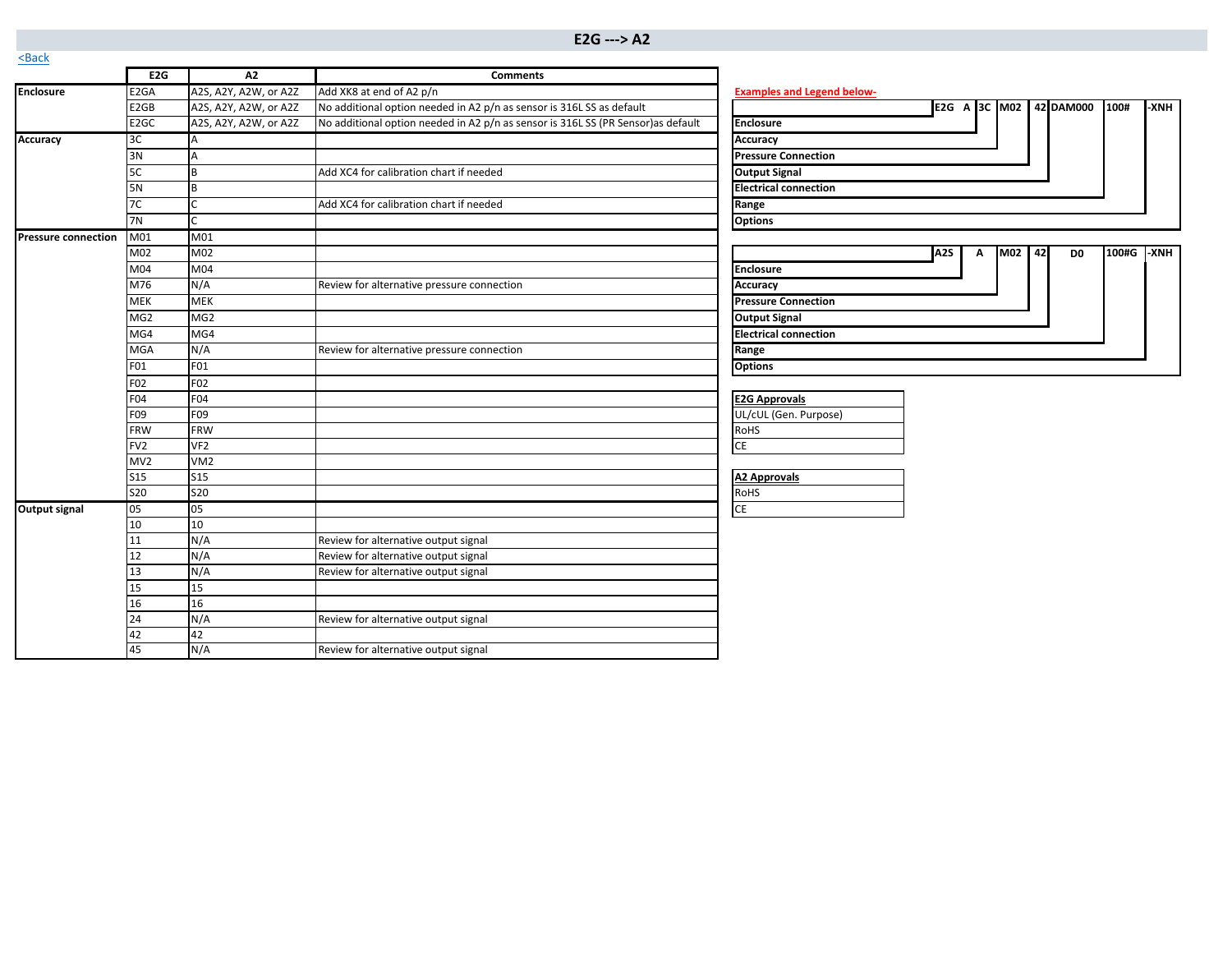|                              | E2G                                                   | A2             | <b>Comments</b>                                                  |
|------------------------------|-------------------------------------------------------|----------------|------------------------------------------------------------------|
| <b>Electrical connection</b> | FCX03F                                                | F <sub>2</sub> |                                                                  |
|                              | FCX                                                   | <b>P1</b>      | P1 = Custom length cable, Notate PO to reflect the length needed |
|                              | <b>DAX000</b>                                         | DN             |                                                                  |
|                              | DAM000                                                | D <sub>0</sub> |                                                                  |
|                              | DAM03F                                                | D <sub>2</sub> |                                                                  |
|                              | DAM                                                   | D <sub>1</sub> | D1 = Custom length cable, Notate PO to reflect the length needed |
|                              | B4X000                                                | <b>B4</b>      |                                                                  |
|                              | B4M000                                                | H1             |                                                                  |
|                              | B4M03F                                                | L1             |                                                                  |
|                              | B4M                                                   | P <sub>2</sub> | P2 = Custom length cable, Notate PO to reflect the length needed |
|                              | CCX03F                                                | C <sub>1</sub> |                                                                  |
|                              | CCX15F                                                | C <sub>6</sub> |                                                                  |
|                              | CCX30F                                                | C7             |                                                                  |
|                              | <b>CCX</b>                                            | <b>P7</b>      | P7 = Custom length cable, Notate PO to reflect the length needed |
|                              | CFX03F                                                | C <sub>2</sub> |                                                                  |
|                              | CFX10F                                                | C <sub>5</sub> |                                                                  |
|                              | <b>EWX000</b>                                         | EW             |                                                                  |
|                              | <b>EWM000</b>                                         | E <sub>0</sub> |                                                                  |
|                              | EWM03F                                                | E <sub>2</sub> |                                                                  |
|                              | $EWM_{-}$                                             | E1             | E1 = Custom length cable, Notate PO to reflect the length needed |
|                              | GN                                                    | N/A            | Review for alternative electrical connection                     |
|                              | $AP_{\overline{\phantom{a}}\phantom{a}=-\phantom{a}}$ | N/A            | Review for alternative electrical connection                     |
|                              | DT                                                    | N/A            | Review for alternative electrical connection                     |
|                              | HM                                                    | N/A            | Review for alternative electrical connection                     |
|                              | DC                                                    | N/A            | Review for alternative electrical connection                     |
|                              | <b>MCX</b>                                            | N/A            | Review for alternative electrical connection                     |
|                              | MFX                                                   | N/A            | Review for alternative electrical connection                     |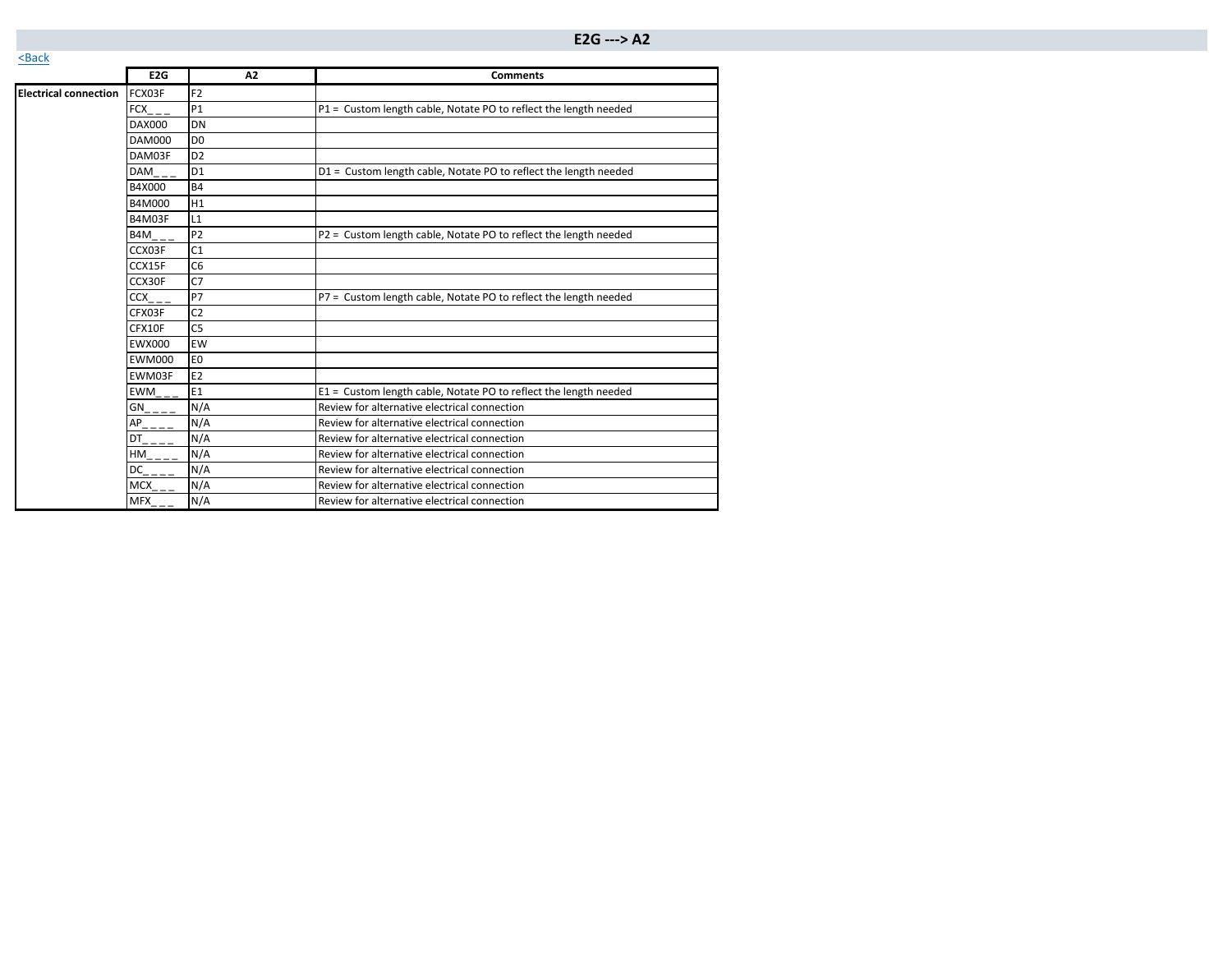|                | E <sub>2G</sub> | A <sub>2</sub> | <b>Comments</b>                                   |
|----------------|-----------------|----------------|---------------------------------------------------|
| Range          | 1.5#            | 1.5#G          |                                                   |
|                | 5#              | 5#G            |                                                   |
|                | 10#             | 10#G           |                                                   |
|                | 30#             | 30#G           |                                                   |
|                | 45#             | 45#G           |                                                   |
|                | 50#             | 50#G           |                                                   |
|                | 60#             | 60#G           |                                                   |
|                | 75#             | 75#G           |                                                   |
|                | 100#            | 100#G          |                                                   |
|                | 150#            | 150#G          |                                                   |
|                | 200#            | 200#G          |                                                   |
|                | 250#            | 250#G          |                                                   |
|                | 300#            | 300#G          |                                                   |
|                | 500#            | 500#G          |                                                   |
|                | 750#            | 750#G          |                                                   |
|                | 1000#           | 1000#G         |                                                   |
|                | 1500#           | 1500#G         |                                                   |
|                | 2000#           | 2000#G         |                                                   |
|                | 2500#           | 2500#G         |                                                   |
|                | 3000#           | 3000#G         |                                                   |
|                | 5000#           | 5000#G         |                                                   |
|                | 7500#           | 7500#G         |                                                   |
|                | 10000#          | 10000#G        |                                                   |
|                | 15000#          | N/A            |                                                   |
|                | 20000#          | N/A            |                                                   |
|                | VAC#            | 0#&VACG        |                                                   |
|                | V&15#           | 15#&VACG       |                                                   |
|                | V&30#           | 30#&VACG       |                                                   |
|                | V&45#           | 45#&VACG       |                                                   |
|                | V&60#           | 60#&VACG       |                                                   |
|                | V&100#          | 100#&VACG      |                                                   |
|                | V&150#          | 150#&VACG      |                                                   |
|                | V&200#          | 200#&VACG      |                                                   |
|                | V&300#          | 300#&VACG      |                                                   |
|                | V&500#          | 500#&VACG      |                                                   |
|                | 15#A            | 15#A           |                                                   |
|                | 30#A            | 30#A           |                                                   |
|                | 50#A            | 50#A           |                                                   |
|                | 100#A           | 100#A          |                                                   |
|                | 150#A           | 150#A          |                                                   |
|                | 300#A           | 300#A          |                                                   |
|                | $8 -$<br>#      | See Comments   | Custom range. Check with Product Management       |
| <b>Options</b> | XNN             | XNN            |                                                   |
|                | XHN             | XHN            |                                                   |
|                | XC4             | XC4            |                                                   |
|                | <b>XTU</b>      | <b>XTU</b>     |                                                   |
|                | #               | See Comments   | Part Customization. Check with Product Management |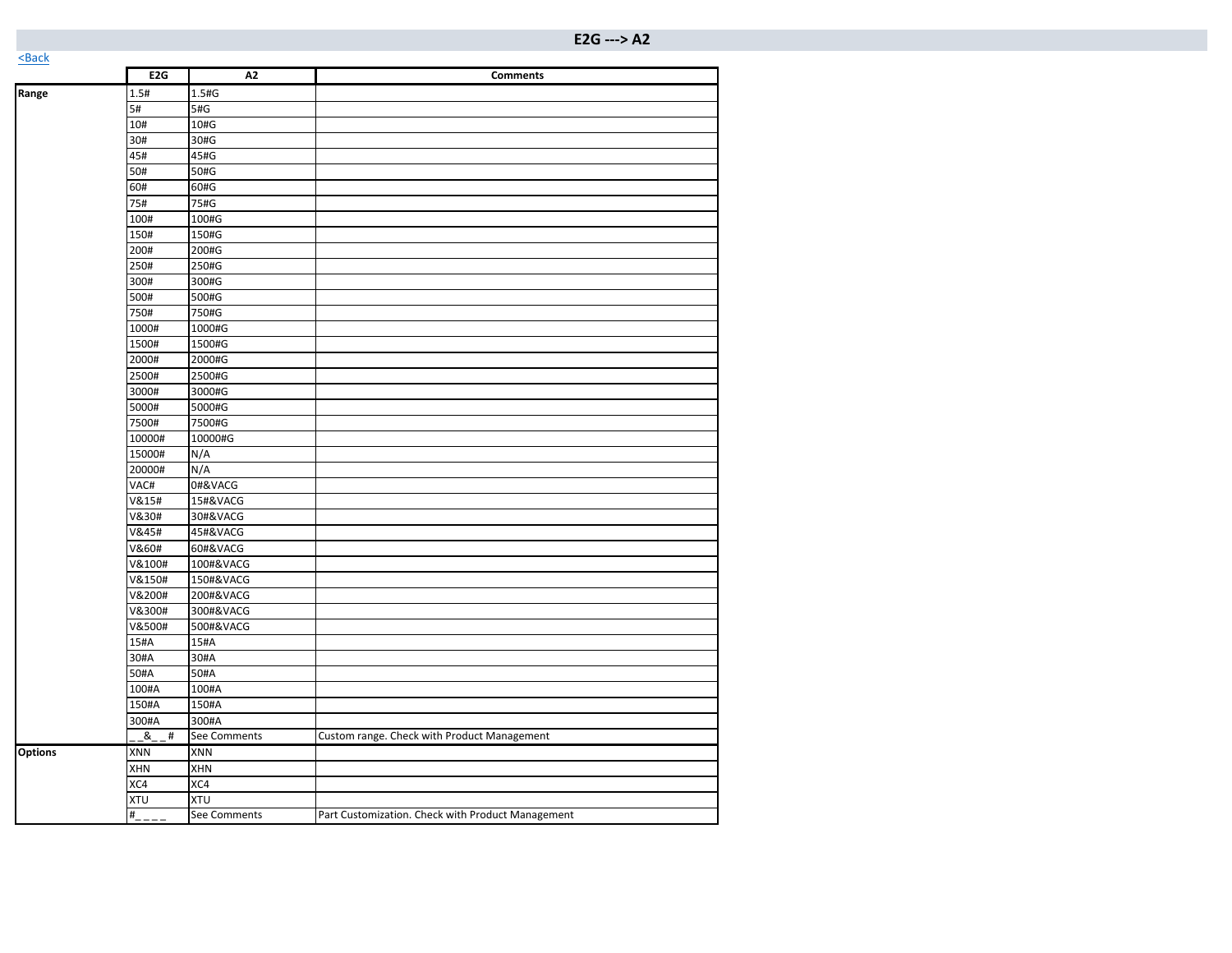<span id="page-4-0"></span>

|                              | E <sub>2</sub> X | A2X             | <b>Comments</b>                                                                   |                                                    |
|------------------------------|------------------|-----------------|-----------------------------------------------------------------------------------|----------------------------------------------------|
| <b>Enclosure</b>             | E2XA or E2FA A2X |                 | Add XK8 at end of A2 p/n                                                          | <b>Examples and Legend below-</b>                  |
|                              | E2XB or E2FB A2X |                 | No additional option needed in A2 p/n as sensor is 316L SS as default             | E2X A 3C M02 42 CFX03F 100#<br>-XNH                |
|                              | E2XC or E2FC A2X |                 | No additional option needed in A2 p/n as sensor is 316L SS (PR Sensor) as default | <b>Enclosure</b>                                   |
| <b>Accuracy</b>              | 3C               | A               |                                                                                   | Accuracy                                           |
| $\overline{3N}$              |                  |                 |                                                                                   | <b>Pressure Connection</b>                         |
|                              | 5 <sub>C</sub>   | B               | Add XC4 for calibration chart if needed                                           | <b>Output Signal</b>                               |
|                              | <b>5N</b>        | В               |                                                                                   | <b>Electrical connection</b>                       |
|                              | 7C               |                 | Add XC4 for calibration chart if needed                                           | Range                                              |
|                              | 7N               |                 |                                                                                   | <b>Options</b>                                     |
| <b>Pressure connection</b>   | M01              | M01             |                                                                                   |                                                    |
|                              | M02              | M02             |                                                                                   | M02 42<br>100#G -XNH<br>A2X<br>A<br>C <sub>2</sub> |
|                              | M <sub>04</sub>  | M04             |                                                                                   | <b>Enclosure</b>                                   |
|                              | M76              | N/A             | Review for alternative pressure connection                                        | Accuracy                                           |
|                              | MEK              | <b>MEK</b>      |                                                                                   | <b>Pressure Connection</b>                         |
|                              | MG <sub>2</sub>  | MG <sub>2</sub> |                                                                                   | <b>Output Signal</b>                               |
|                              | MG4              | MG4             |                                                                                   | <b>Electrical connection</b>                       |
|                              | MGA              | N/A             | Review for alternative pressure connection                                        | Range                                              |
|                              | F01              | F01             |                                                                                   | <b>Options</b>                                     |
|                              | F02              | F02             |                                                                                   |                                                    |
|                              | F04              | F04             |                                                                                   | <b>E2X Approvals</b>                               |
|                              | F09              | F09             |                                                                                   | FM (Haz-Loc)                                       |
|                              | <b>FRW</b>       | <b>FRW</b>      |                                                                                   | ATEX (Haz-Loc)                                     |
|                              | FV <sub>2</sub>  | VF <sub>2</sub> |                                                                                   | <b>IECEx (Haz-Loc)</b>                             |
|                              | MV2              | VM <sub>2</sub> |                                                                                   | CE                                                 |
|                              | <b>S15</b>       | S15             |                                                                                   | <b>RoHS</b>                                        |
|                              | <b>S20</b>       | <b>S20</b>      |                                                                                   |                                                    |
| <b>Output signal</b>         | 05               | 05              |                                                                                   | <b>A2X Approvals</b>                               |
|                              | 10               | 10              |                                                                                   | UL/cUL (Haz-Loc)                                   |
|                              | 11               | N/A             | Review for alternative output signal                                              | ATEX (Haz-Loc)                                     |
|                              | 12               | N/A             | Review for alternative output signal                                              | FM (4-20mA only) (Haz-Loc)                         |
|                              | 13               | N/A             | Review for alternative output signal                                              | <b>RoHS</b>                                        |
|                              | 15               | 15              |                                                                                   | CE                                                 |
|                              | 16               | 16              |                                                                                   |                                                    |
|                              | 24               | N/A             | Review for alternative output signal                                              |                                                    |
|                              | 42               | 42              |                                                                                   |                                                    |
|                              | 45               | N/A             | Review for alternative output signal                                              |                                                    |
| <b>Electrical Connection</b> | CCX03F           | C1              |                                                                                   |                                                    |
|                              | CCX15F           | C6              |                                                                                   |                                                    |
|                              | CCX30F           | C <sub>7</sub>  |                                                                                   |                                                    |
|                              | $\overline{CCX}$ | P7              | P7 = Custom length cable, Notate PO to reflect the length needed                  |                                                    |
|                              | CFX03F           | C <sub>2</sub>  |                                                                                   |                                                    |
|                              | CFX10F           | C <sub>5</sub>  |                                                                                   |                                                    |
|                              | MCX              | N/A             | Review for alternative electrical connection                                      |                                                    |
|                              | <b>MFX</b>       | N/A             | Review for alternative electrical connection                                      |                                                    |
|                              |                  |                 |                                                                                   |                                                    |

|                              |  |  | E2X A 3C M02 42 CFX03F 100# | <b>LXNH</b> |
|------------------------------|--|--|-----------------------------|-------------|
| <b>Enclosure</b>             |  |  |                             |             |
| <b>Accuracy</b>              |  |  |                             |             |
| <b>Pressure Connection</b>   |  |  |                             |             |
| <b>Output Signal</b>         |  |  |                             |             |
| <b>Electrical connection</b> |  |  |                             |             |
| Range                        |  |  |                             |             |
| <b>Options</b>               |  |  |                             |             |

|                              | <b>A2X</b> | A | M02 42 | C <sub>2</sub> | 100#G -XNH |  |
|------------------------------|------------|---|--------|----------------|------------|--|
| Enclosure                    |            |   |        |                |            |  |
| <b>Accuracy</b>              |            |   |        |                |            |  |
| <b>Pressure Connection</b>   |            |   |        |                |            |  |
| <b>Output Signal</b>         |            |   |        |                |            |  |
| <b>Electrical connection</b> |            |   |        |                |            |  |
| Range                        |            |   |        |                |            |  |
| <b>Options</b>               |            |   |        |                |            |  |

| <b>E2X Approvals</b> |  |
|----------------------|--|
| FM (Haz-Loc)         |  |
| ATEX (Haz-Loc)       |  |
| IECEx (Haz-Loc)      |  |
| СF                   |  |
| <b>RoHS</b>          |  |
|                      |  |

| <b>A2X Approvals</b>       |  |
|----------------------------|--|
| UL/cUL (Haz-Loc)           |  |
| ATEX (Haz-Loc)             |  |
| FM (4-20mA only) (Haz-Loc) |  |
| <b>RoHS</b>                |  |
|                            |  |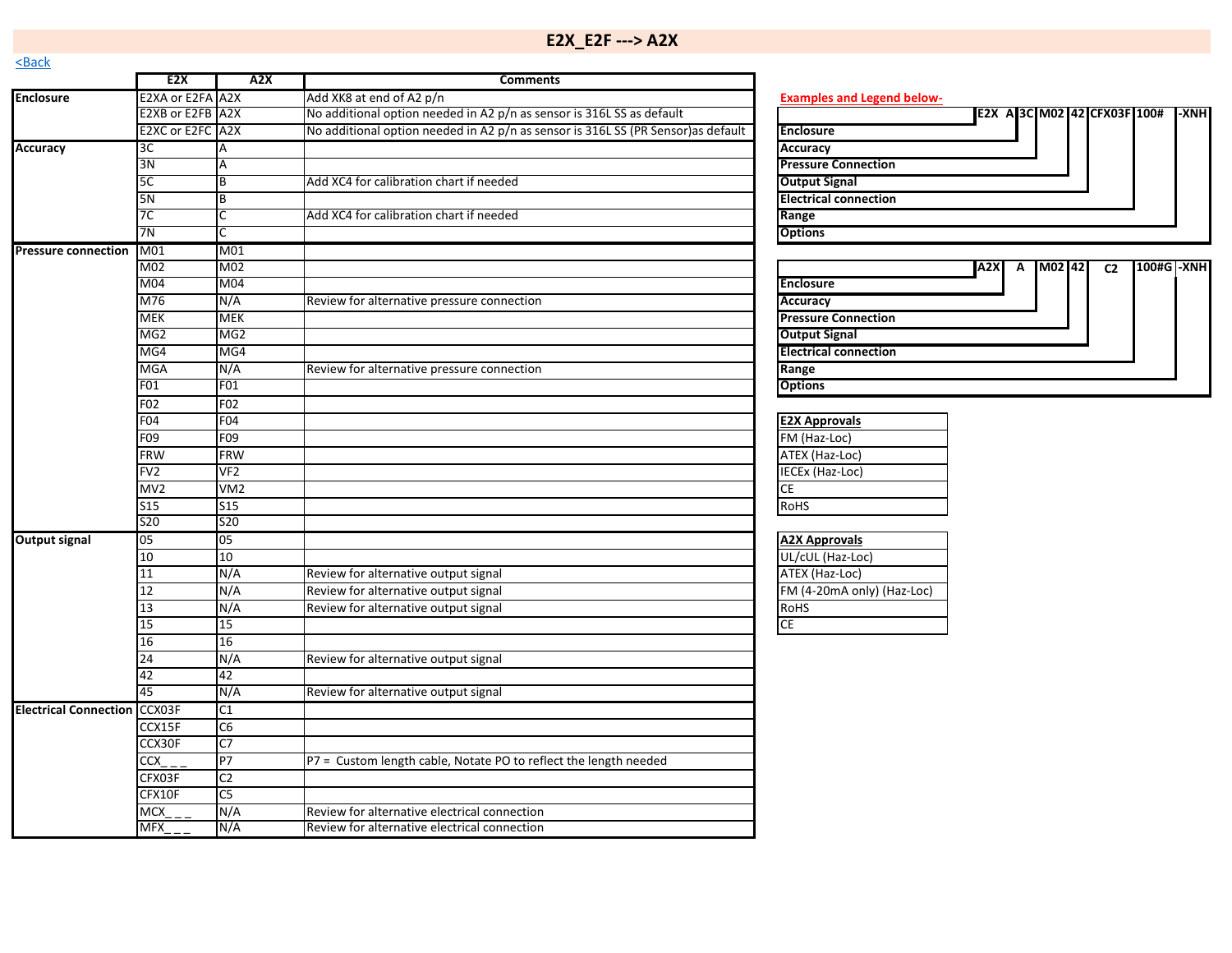**Range** 1.5# 1.5#G

|                | 5#               | 5#G        |                                                          |  |
|----------------|------------------|------------|----------------------------------------------------------|--|
|                | 10#              | 10#G       |                                                          |  |
|                | 30#              | 30#G       |                                                          |  |
|                | 45#              | 45#G       |                                                          |  |
|                | 50#              | 50#G       |                                                          |  |
|                | 60#              | 60#G       |                                                          |  |
|                | 75#              | 75#G       |                                                          |  |
|                | 100#             | 100#G      |                                                          |  |
|                | 150#             | 150#G      |                                                          |  |
|                | 200#             | 200#G      |                                                          |  |
|                | 250#             | 250#G      |                                                          |  |
|                | 300#             | 300#G      |                                                          |  |
|                | 500#             | 500#G      |                                                          |  |
|                | 750#             | 750#G      |                                                          |  |
|                | 1000#            | 1000#G     |                                                          |  |
|                | 1500#            | 1500#G     |                                                          |  |
|                | 2000#            | 2000#G     |                                                          |  |
|                | 2500#            | 2500#G     |                                                          |  |
|                | 3000#            | 3000#G     |                                                          |  |
|                | 5000#            | 5000#G     |                                                          |  |
|                | 7500#            | 7500#G     |                                                          |  |
|                | 10000#           | 10000#G    |                                                          |  |
|                | 15000#           | N/A        |                                                          |  |
|                | 20000#           | N/A        |                                                          |  |
|                | VAC#             | 0#&VACG    |                                                          |  |
|                | <b>V&amp;15#</b> | 15#&VACG   |                                                          |  |
|                | V&30#            | 30#&VACG   |                                                          |  |
|                | V&45#            | 45#&VACG   |                                                          |  |
|                | V&60#            | 60#&VACG   |                                                          |  |
|                | V&100#           | 100#&VACG  |                                                          |  |
|                | V&150#           | 150#&VACG  |                                                          |  |
|                | V&200#           | 200#&VACG  |                                                          |  |
|                | V&300#           | 300#&VACG  |                                                          |  |
|                | V&500#           | 500#&VACG  |                                                          |  |
|                | 15#A             | 15#A       |                                                          |  |
|                | 30#A             | 30#A       |                                                          |  |
|                | 50#A             | 50#A       |                                                          |  |
|                | 100#A            | 100#A      |                                                          |  |
|                | 150#A            | 150#A      |                                                          |  |
|                | 300#A            | 300#A      |                                                          |  |
|                | &<br>#           |            | See Comments Custom range. Check with Product Management |  |
| <b>Options</b> | XNN              | XNN        |                                                          |  |
|                | <b>XHN</b>       | <b>XHN</b> |                                                          |  |
|                | XC4              | XC4        |                                                          |  |
|                |                  |            |                                                          |  |

XC4 XC4<br>XTU XTU

XTU XTU

#\_\_\_\_ See Comments Part Customization. Check with Product Management

**E2X A2X Comments**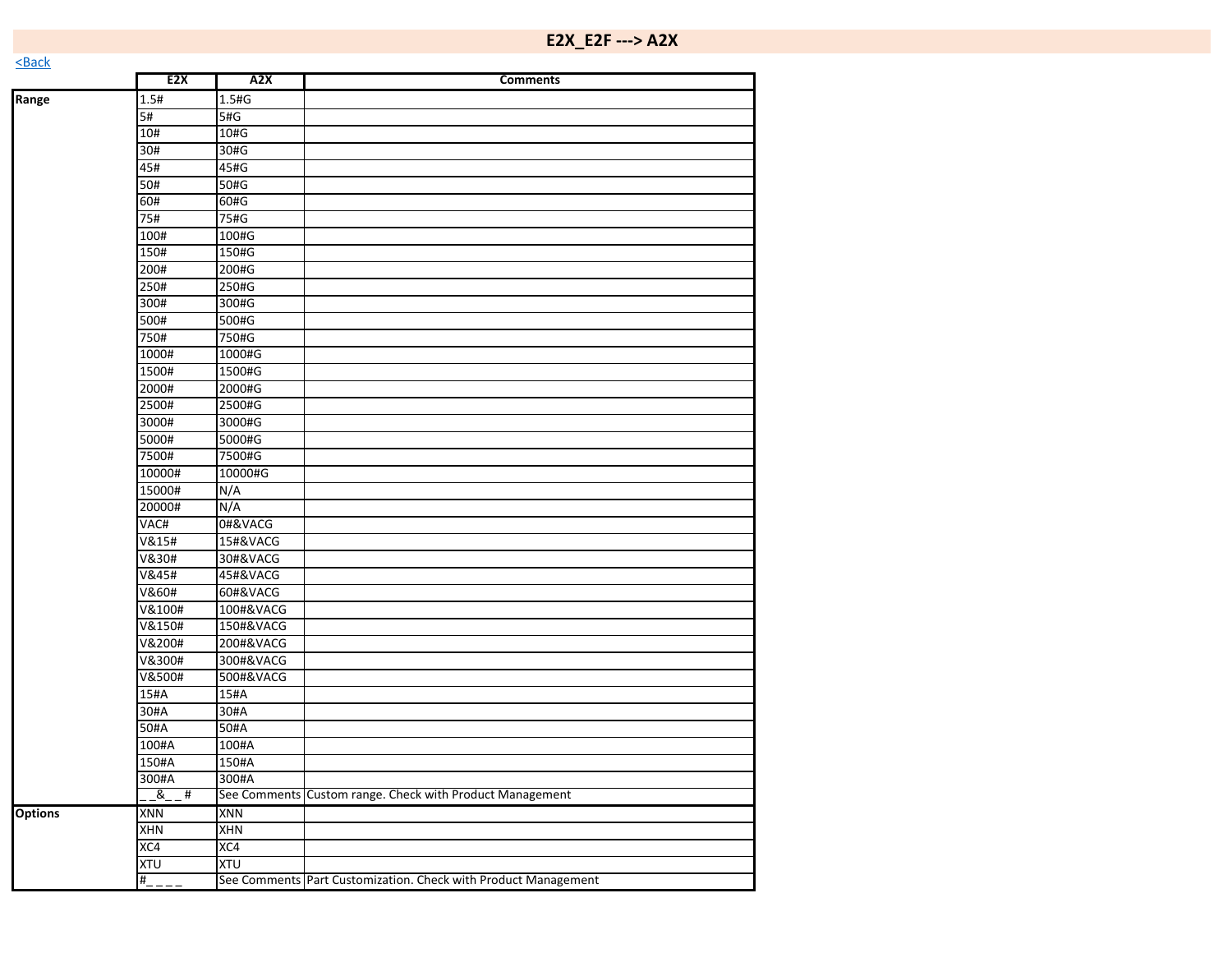<span id="page-6-0"></span>

| S                       |                   |                 |                                                                                   |                                                                                  |
|-------------------------|-------------------|-----------------|-----------------------------------------------------------------------------------|----------------------------------------------------------------------------------|
|                         | E2S               | A4              | <b>Comments</b>                                                                   |                                                                                  |
| <b>Enclosure</b>        | E2SA              | A4S, or A4W     | Add XK8 at end of A2 p/n                                                          |                                                                                  |
|                         | E <sub>2</sub> SB | A4S, or A4W     | No additional option needed in A2 p/n as sensor is 316L SS as default             | <b>Examples and Legend below-</b><br>E2S A 3C M02 42 DAM000 100#<br><b>I-XNH</b> |
|                         | E <sub>2</sub> SC | A4S, or A4W     | No additional option needed in A2 p/n as sensor is 316L SS (PR Sensor) as default | <b>Enclosure</b>                                                                 |
| <b>Accuracy</b>         | 3C                | A               |                                                                                   | <b>Accuracy</b>                                                                  |
|                         | 3N                | A               |                                                                                   | <b>Pressure Connection</b>                                                       |
|                         | 5C                | B               | Add XC4 for calibration chart if needed                                           | <b>Output Signal</b>                                                             |
|                         | 5N                | Iв              |                                                                                   | <b>Electrical connection</b>                                                     |
|                         | 7C                |                 | Add XC4 for calibration chart if needed                                           | Range                                                                            |
|                         | 7N                | lc.             |                                                                                   | <b>Options</b>                                                                   |
| Pressure connection M01 |                   | M01             |                                                                                   |                                                                                  |
|                         | M02               | M02             |                                                                                   | A4S A<br>M02 42<br>100#G -XNH<br>D <sub>0</sub>                                  |
|                         | M04               | M <sub>0</sub>  |                                                                                   | <b>Enclosure</b>                                                                 |
|                         | M76               | N/A             | Review for alternative pressure connection                                        | <b>Accuracy</b>                                                                  |
|                         | <b>MEK</b>        | <b>MEK</b>      |                                                                                   | <b>Pressure Connection</b>                                                       |
|                         | MG <sub>2</sub>   | MG <sub>2</sub> |                                                                                   | <b>Output Signal</b>                                                             |
|                         | MG4               | MG4             |                                                                                   | <b>Electrical connection</b>                                                     |
|                         | <b>MGA</b>        | N/A             | Review for alternative pressure connection                                        | Range                                                                            |
|                         | F01               | F01             |                                                                                   | <b>Options</b>                                                                   |
|                         | F02               | F <sub>02</sub> |                                                                                   |                                                                                  |
|                         | F04               | <b>F04</b>      |                                                                                   | <b>E2S Approvals</b>                                                             |
|                         | F09               | F09             |                                                                                   | FM (Haz-Loc)                                                                     |
|                         | <b>FRW</b>        | <b>FRW</b>      |                                                                                   | ATEX (Haz-Loc)                                                                   |
|                         | FV <sub>2</sub>   | VF <sub>2</sub> |                                                                                   | IECEx (Haz-Loc)                                                                  |
|                         | MV2               | VM <sub>2</sub> |                                                                                   | <b>CE</b>                                                                        |
|                         | <b>S15</b>        | S15             |                                                                                   | RoHS                                                                             |
|                         | <b>S20</b>        | <b>S20</b>      |                                                                                   |                                                                                  |
| <b>Output signal</b>    | 05                | 05              |                                                                                   | <b>A4 Approvals</b>                                                              |
|                         | 10                | 10              |                                                                                   | FM (Haz-Loc)                                                                     |
|                         | 11                | N/A             | Review for alternative output signal                                              | CSA (Haz-Loc)                                                                    |
|                         | 12                | N/A             | Review for alternative output signal                                              | <b>CE</b>                                                                        |
|                         | 13                | N/A             | Review for alternative output signal                                              | RoHS                                                                             |
|                         | 15                | 15              |                                                                                   |                                                                                  |
|                         | 16                | 16              |                                                                                   |                                                                                  |
|                         | 24                | N/A             | Review for alternative output signal                                              |                                                                                  |
|                         | 42                | 42              |                                                                                   |                                                                                  |
|                         | 45                | N/A             | Review for alternative output signal                                              |                                                                                  |

| <b>Examples and Legend below-</b> |       |        | E2S A 3C M02 42 DAM000 100# |            | -XNH |
|-----------------------------------|-------|--------|-----------------------------|------------|------|
| <b>Enclosure</b>                  |       |        |                             |            |      |
| Accuracy                          |       |        |                             |            |      |
| <b>Pressure Connection</b>        |       |        |                             |            |      |
| <b>Output Signal</b>              |       |        |                             |            |      |
| <b>Electrical connection</b>      |       |        |                             |            |      |
| Range                             |       |        |                             |            |      |
| <b>Options</b>                    |       |        |                             |            |      |
|                                   |       |        |                             |            |      |
|                                   | A4S A | M02142 | D <sub>0</sub>              | 100#G -XNH |      |
| <b>Enclosure</b>                  |       |        |                             |            |      |
| <b>Accuracy</b>                   |       |        |                             |            |      |
| <b>Pressure Connection</b>        |       |        |                             |            |      |
| <b>Output Signal</b>              |       |        |                             |            |      |
| <b>Electrical connection</b>      |       |        |                             |            |      |
| Range                             |       |        |                             |            |      |
| $0.11 -$                          |       |        |                             |            |      |

| <b>E2S Approvals</b> |  |
|----------------------|--|
| FM (Haz-Loc)         |  |
| ATEX (Haz-Loc)       |  |
| IECEx (Haz-Loc)      |  |
| СE                   |  |
| <b>RoHS</b>          |  |

| <b>A4 Approvals</b> |
|---------------------|
| FM (Haz-Loc)        |
| CSA (Haz-Loc)       |
|                     |
| <b>RoHS</b>         |
|                     |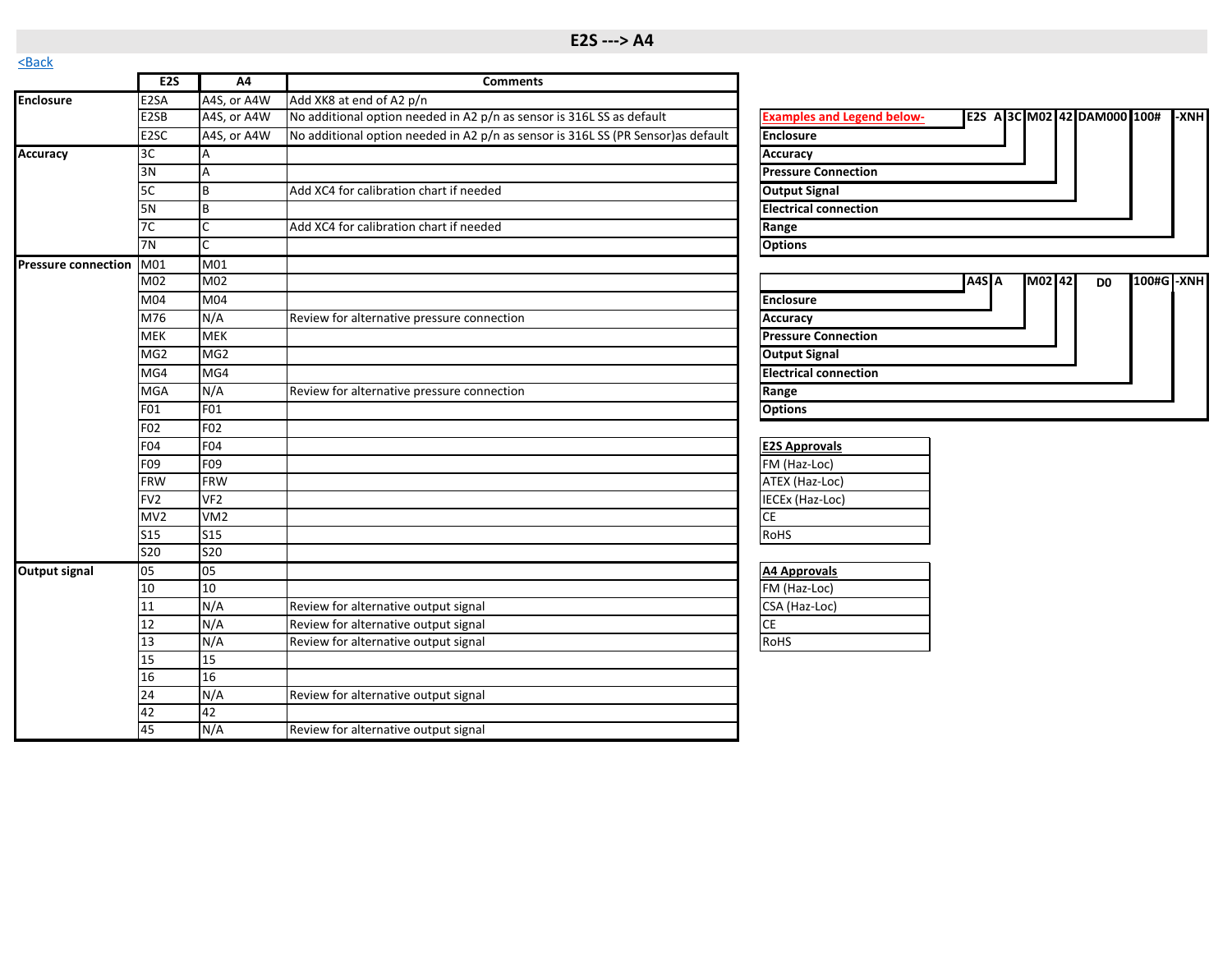|                                     | E <sub>2</sub> S | A4             | <b>Comments</b>                                                  |
|-------------------------------------|------------------|----------------|------------------------------------------------------------------|
| <b>Electrical connection FCX03F</b> |                  | F <sub>2</sub> |                                                                  |
|                                     | <b>FCX</b>       | P1             | P1 = Custom length cable, Notate PO to reflect the length needed |
|                                     | <b>DAX000</b>    | DN             |                                                                  |
|                                     | <b>DAM000</b>    | D <sub>0</sub> |                                                                  |
|                                     | DAM03F           | D <sub>2</sub> |                                                                  |
|                                     | <b>DAM</b>       | D <sub>1</sub> | D1 = Custom length cable, Notate PO to reflect the length needed |
|                                     | B4X000           | <b>B4</b>      |                                                                  |
|                                     | B4M000           | H1             |                                                                  |
|                                     | B4M03F           | L1             |                                                                  |
|                                     | B4M              | P <sub>2</sub> | P2 = Custom length cable, Notate PO to reflect the length needed |
|                                     | CCX03F           | C <sub>1</sub> |                                                                  |
|                                     | CCX15F           | C <sub>6</sub> |                                                                  |
|                                     | CCX30F           | C <sub>7</sub> |                                                                  |
|                                     | <b>CCX</b>       | P7             | P7 = Custom length cable, Notate PO to reflect the length needed |
|                                     | CFX03F           | C <sub>2</sub> |                                                                  |
|                                     | CFX10F           | C <sub>5</sub> |                                                                  |
|                                     | <b>EWX000</b>    | EW             |                                                                  |
|                                     | <b>EWM000</b>    | E <sub>0</sub> |                                                                  |
|                                     | EWM03F           | E <sub>2</sub> |                                                                  |
|                                     | EWM              | E1             | E1 = Custom length cable, Notate PO to reflect the length needed |
|                                     | GN               | N/A            | Review for alternative electrical connection                     |
|                                     | AP               | N/A            | Review for alternative electrical connection                     |
|                                     | DT               | N/A            | Review for alternative electrical connection                     |
|                                     | <b>HM</b>        | N/A            | Review for alternative electrical connection                     |
|                                     | DC               | N/A            | Review for alternative electrical connection                     |
|                                     | <b>MCX</b>       | N/A            | Review for alternative electrical connection                     |
|                                     | <b>MFX</b>       | N/A            | Review for alternative electrical connection                     |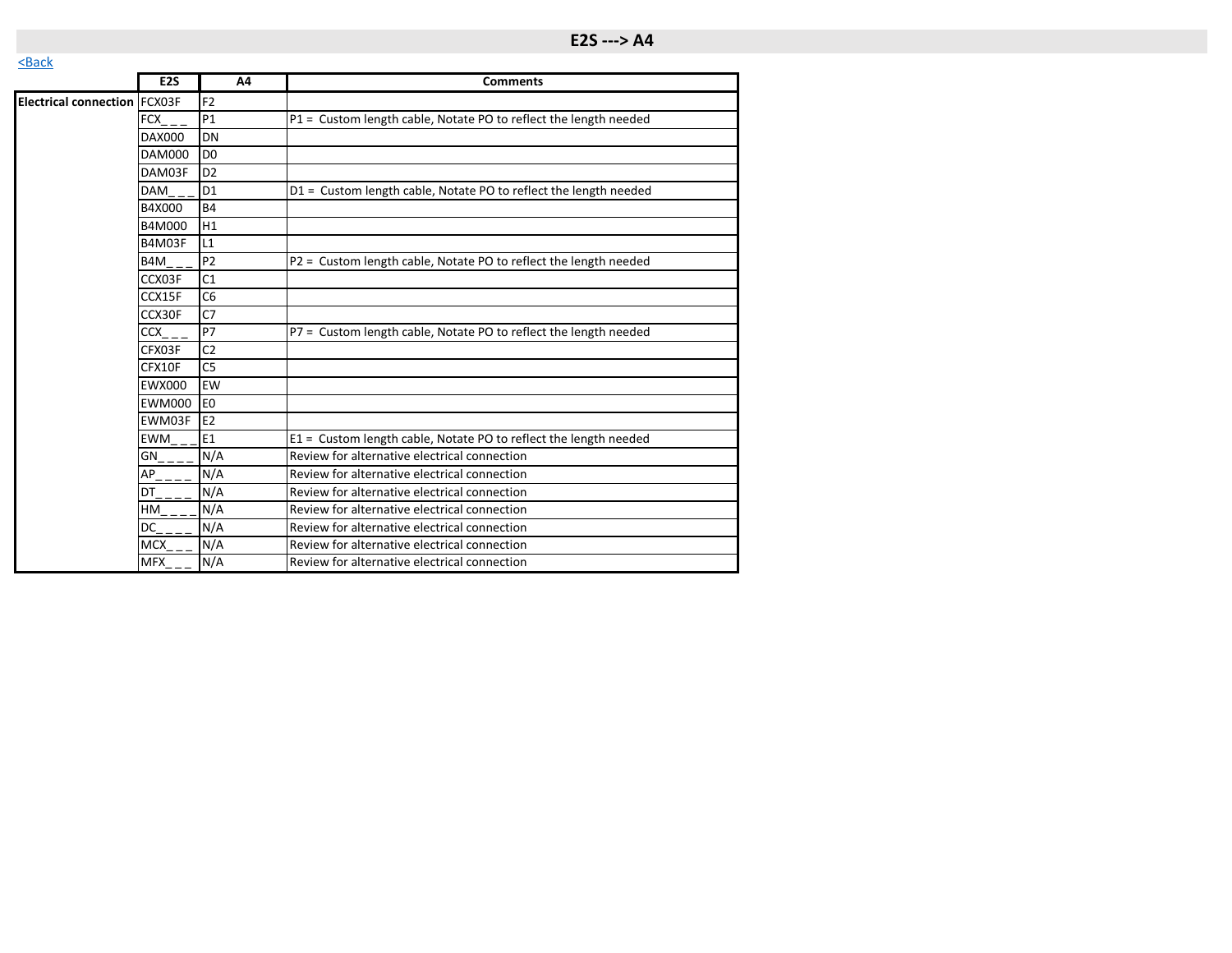| $- - - - -$    |                  |            |                                                                |
|----------------|------------------|------------|----------------------------------------------------------------|
|                | E <sub>2</sub> S | A4         | <b>Comments</b>                                                |
| Range          | 1.5#             | 1.5#G      |                                                                |
|                | 5#               | 5#G        |                                                                |
|                | 10#              | 10#G       |                                                                |
|                | 30#              | 30#G       |                                                                |
|                | 45#              | 45#G       |                                                                |
|                | 50#              | 50#G       |                                                                |
|                | 60#              | 60#G       |                                                                |
|                | 75#              | 75#G       |                                                                |
|                | 100#             | 100#G      |                                                                |
|                | 150#             | 150#G      |                                                                |
|                | 200#             | 200#G      |                                                                |
|                | 250#             | 250#G      |                                                                |
|                | 300#             | 300#G      |                                                                |
|                | 500#             | 500#G      |                                                                |
|                | 750#             | 750#G      |                                                                |
|                | 1000#            | 1000#G     |                                                                |
|                | 1500#            | 1500#G     |                                                                |
|                | 2000#            | 2000#G     |                                                                |
|                | 2500#            | 2500#G     |                                                                |
|                | 3000#            | 3000#G     |                                                                |
|                | 5000#            | 5000#G     |                                                                |
|                | 7500#            | 7500#G     |                                                                |
|                | 10000#           | 10000#G    |                                                                |
|                | 15000#           | N/A        |                                                                |
|                | 20000#           | N/A        |                                                                |
|                | VAC#             | 0#&VACG    |                                                                |
|                | V&15#            | 15#&VACG   |                                                                |
|                | V&30#            | 30#&VACG   |                                                                |
|                | V&45#            | 45#&VACG   |                                                                |
|                | V&60#            | 60#&VACG   |                                                                |
|                | V&100#           | 100#&VACG  |                                                                |
|                | V&150#           | 150#&VACG  |                                                                |
|                | V&200#           | 200#&VACG  |                                                                |
|                | V&300#           | 300#&VACG  |                                                                |
|                | V&500#           | 500#&VACG  |                                                                |
|                | 15#A             | 15#A       |                                                                |
|                | 30#A             | 30#A       |                                                                |
|                | 50#A             | 50#A       |                                                                |
|                | 100#A            | 100#A      |                                                                |
|                | 150#A            | 150#A      |                                                                |
|                | 300#A            | 300#A      |                                                                |
|                | ୍ଷ<br>$\#$       |            | See Comments Custom range. Check with Product Management       |
| <b>Options</b> | <b>XNN</b>       | XNN        |                                                                |
|                | XHN              | <b>XHN</b> |                                                                |
|                | XC4              | XC4        |                                                                |
|                | XTU              | <b>XTU</b> |                                                                |
|                | $\overline{H}$   |            | See Comments Part Customization. Check with Product Management |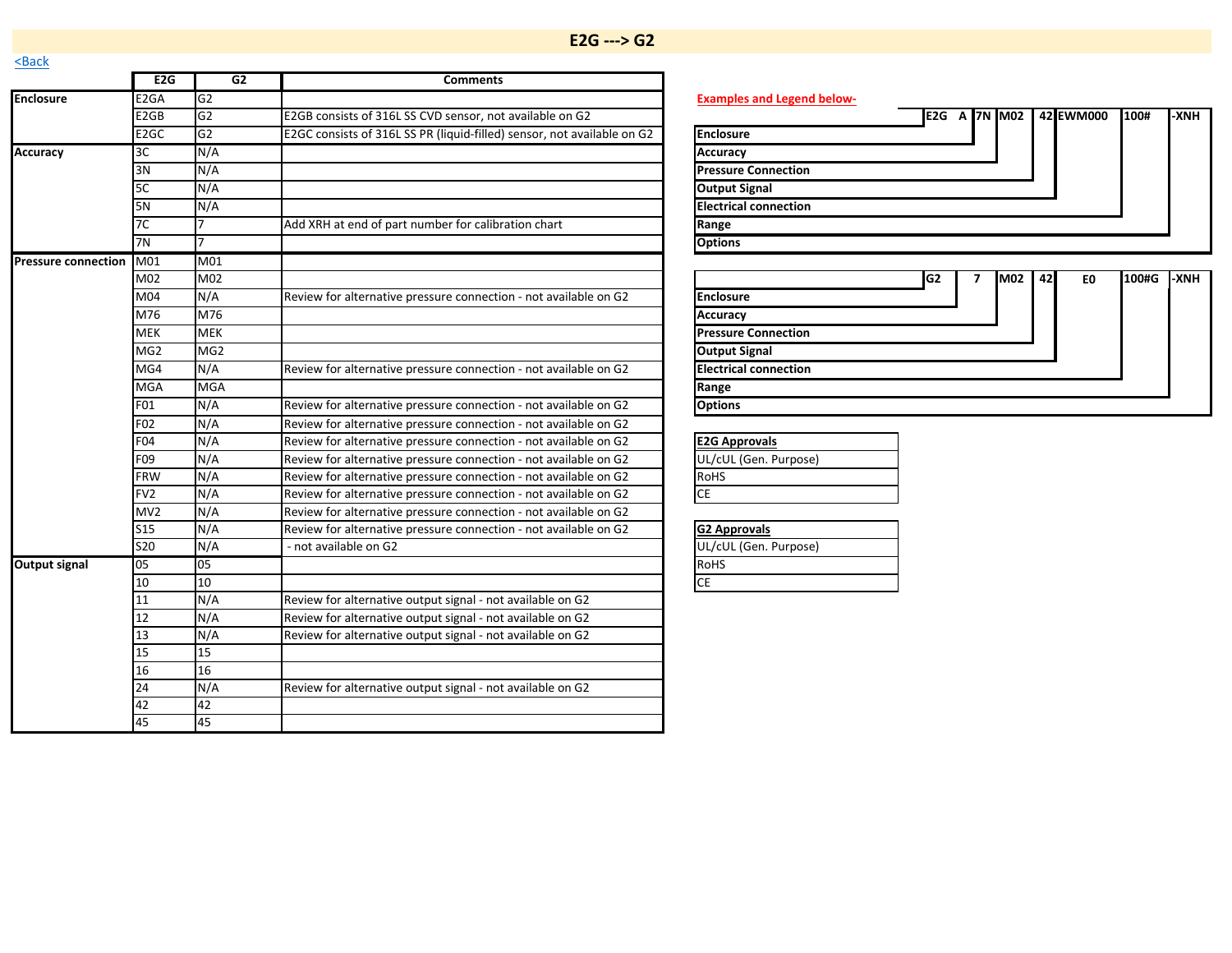## **E2G ---> [G2](https://www.ashcroft.com/products/pressure/pressure-sensors/g2-pressure-transducer/)**

|                                     | E <sub>2</sub> G | G <sub>2</sub> | <b>Comments</b>                                                  |
|-------------------------------------|------------------|----------------|------------------------------------------------------------------|
| <b>Electrical connection FCX03F</b> |                  | F2             |                                                                  |
|                                     | FCX10F           | F <sub>3</sub> |                                                                  |
|                                     | FCX20F           | F <sub>8</sub> |                                                                  |
|                                     | FCX              | P1             | P1 = Custom length cable, Notate PO to reflect the length needed |
|                                     | <b>DAX000</b>    | N/A            | Review for alternative electrical connection                     |
|                                     | <b>DAM000</b>    | N/A            | Review for alternative electrical connection                     |
|                                     | DAM03F           | N/A            | Review for alternative electrical connection                     |
|                                     | DAM              | N/A            | Review for alternative electrical connection                     |
|                                     | B4X000           | N/A            | Review for alternative electrical connection                     |
|                                     | B4M000           | N/A            | Review for alternative electrical connection                     |
|                                     | B4M03F           | N/A            | Review for alternative electrical connection                     |
|                                     | B4M              | N/A            | Review for alternative electrical connection                     |
|                                     | CCX03F           | N/A            | Review for alternative electrical connection                     |
|                                     | CCX15F           | N/A            | Review for alternative electrical connection                     |
|                                     | CCX30F           | N/A            | Review for alternative electrical connection                     |
|                                     | CCX              | N/A            | Review for alternative electrical connection                     |
|                                     | CFX03F           | N/A            | Review for alternative electrical connection                     |
|                                     | CFX10F           | N/A            | Review for alternative electrical connection                     |
|                                     | <b>EWX000</b>    | EW             |                                                                  |
|                                     | <b>EWM000</b>    | E <sub>0</sub> |                                                                  |
|                                     | EWM03F           | E <sub>2</sub> |                                                                  |
|                                     | EWM              | E1             | E1 = Custom length cable, Notate PO to reflect the length needed |
|                                     | GNX000           | GN             |                                                                  |
|                                     | GNM03F           | G <sub>2</sub> |                                                                  |
|                                     | GNM10F           | G3             |                                                                  |
|                                     | GNM              | G1             | G1 = Custom length cable, Notate PO to reflect the length needed |
|                                     | APX000           | AP             |                                                                  |
|                                     | APM03F           | A2             |                                                                  |
|                                     | APM10F           | A3             |                                                                  |
|                                     | APM              | A1             | A1 = Custom length cable, Notate PO to reflect the length needed |
|                                     | DTX000           | DS             |                                                                  |
|                                     | DTM03F           | S <sub>2</sub> |                                                                  |
|                                     | DTM10F           | S3             |                                                                  |
|                                     | DTM              | S <sub>1</sub> | S1 = Custom length cable, Notate PO to reflect the length needed |
|                                     | <b>HMX000</b>    | HM             |                                                                  |
|                                     | HMM000           | M1             |                                                                  |
|                                     | HMM03F           | M <sub>2</sub> |                                                                  |
|                                     | HMM10F           | M <sub>3</sub> |                                                                  |
|                                     | HMM_             | P <sub>9</sub> | P9 = Custom length cable, Notate PO to reflect the length needed |
|                                     | <b>DCX000</b>    | DC             |                                                                  |
|                                     | <b>DCM000</b>    | N1             |                                                                  |
|                                     | DCM03F           | N <sub>2</sub> |                                                                  |
|                                     | DCM10F           | N3             |                                                                  |
|                                     | <b>DCM</b>       | N <sub>9</sub> | N9 = Custom length cable, Notate PO to reflect the length needed |
|                                     | <b>MCX</b>       | N/A            | Review for alternative electrical connection                     |
|                                     | MFX              | N/A            | Review for alternative electrical connection                     |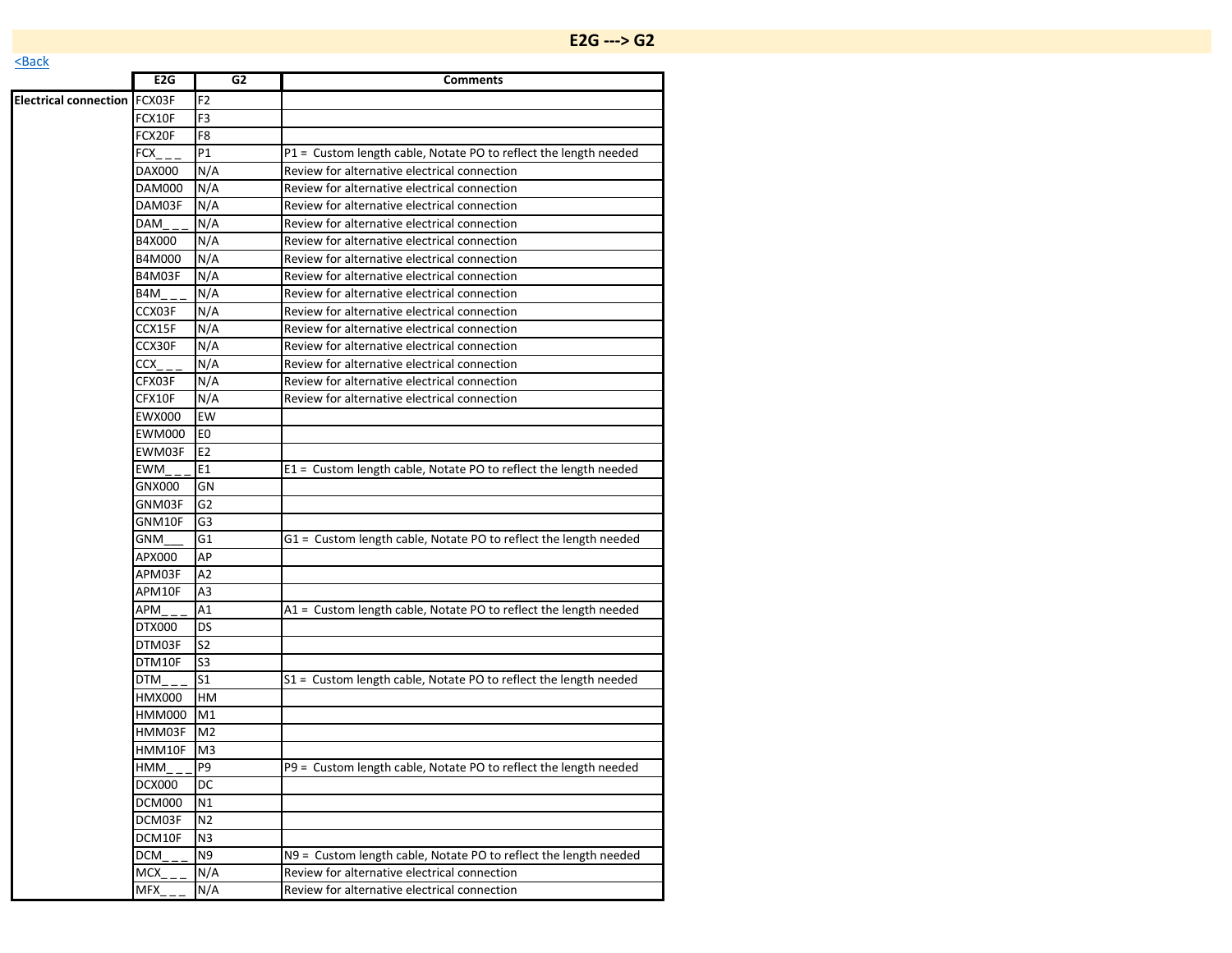|       | E <sub>2</sub> G | G2        | <b>Comments</b>     |
|-------|------------------|-----------|---------------------|
| Range | 1.5#             | N/A       | Not available on G2 |
|       | 5#               | N/A       | Not available on G2 |
|       | 10#              | N/A       | Not available on G2 |
|       | 30#              | 30#G      |                     |
|       | 45#              | N/A       |                     |
|       | 50#              | 50#G      |                     |
|       | 60#              | 60#G      |                     |
|       | 75#              | N/A       | Not available on G2 |
|       | 100#             | 100#G     |                     |
|       | 150#             | 150#G     |                     |
|       | 200#             | 200#G     |                     |
|       | 250#             | 250#G     |                     |
|       | 300#             | 300#G     |                     |
|       | 500#             | 500#G     |                     |
|       | 750#             | 750#G     |                     |
|       | 1000#            | 1000#G    |                     |
|       | 1500#            | 1500#G    |                     |
|       | 2000#            | 2000#G    |                     |
|       | 2500#            | 2500#G    |                     |
|       | 3000#            | 3000#G    |                     |
|       | 5000#            | 5000#G    |                     |
|       | 7500#            | 7500#G    |                     |
|       | 10000#           | 10000#G   |                     |
|       | 15000#           | 15000#G   |                     |
|       | 20000#           | 20000#G   |                     |
|       | VAC#             | N/A       | Not available on G2 |
|       | V&15#            | N/A       | Not available on G2 |
|       | V&30#            | 30#&VACG  |                     |
|       | V&45#            | 45#&VACG  |                     |
|       | V&60#            | 60#&VACG  |                     |
|       | V&100#           | 100#&VACG |                     |
|       | V&150#           | 150#&VACG |                     |
|       | V&200#           | 200#&VACG |                     |
|       | V&300#           | 300#&VACG |                     |
|       | V&500#           | 500#&VACG |                     |
|       | 15#A             | N/A       | Not available on G2 |
|       | 30#A             | N/A       | Not available on G2 |
|       | 50#A             | N/A       | Not available on G2 |
|       | 100#A            | N/A       | Not available on G2 |

100#A N/A Not available on G2<br>150#A N/A Not available on G2 150#A N/A Not available on G2 300#A N/A Not available on G2

**Options** XNN XNN

XHN XHN XC4 XRH XTU XTU

\_ \_&\_ \_ # See Comments Custom range. Check with Product Management

#\_\_\_\_ See Comments Part Customization. Check with Product Management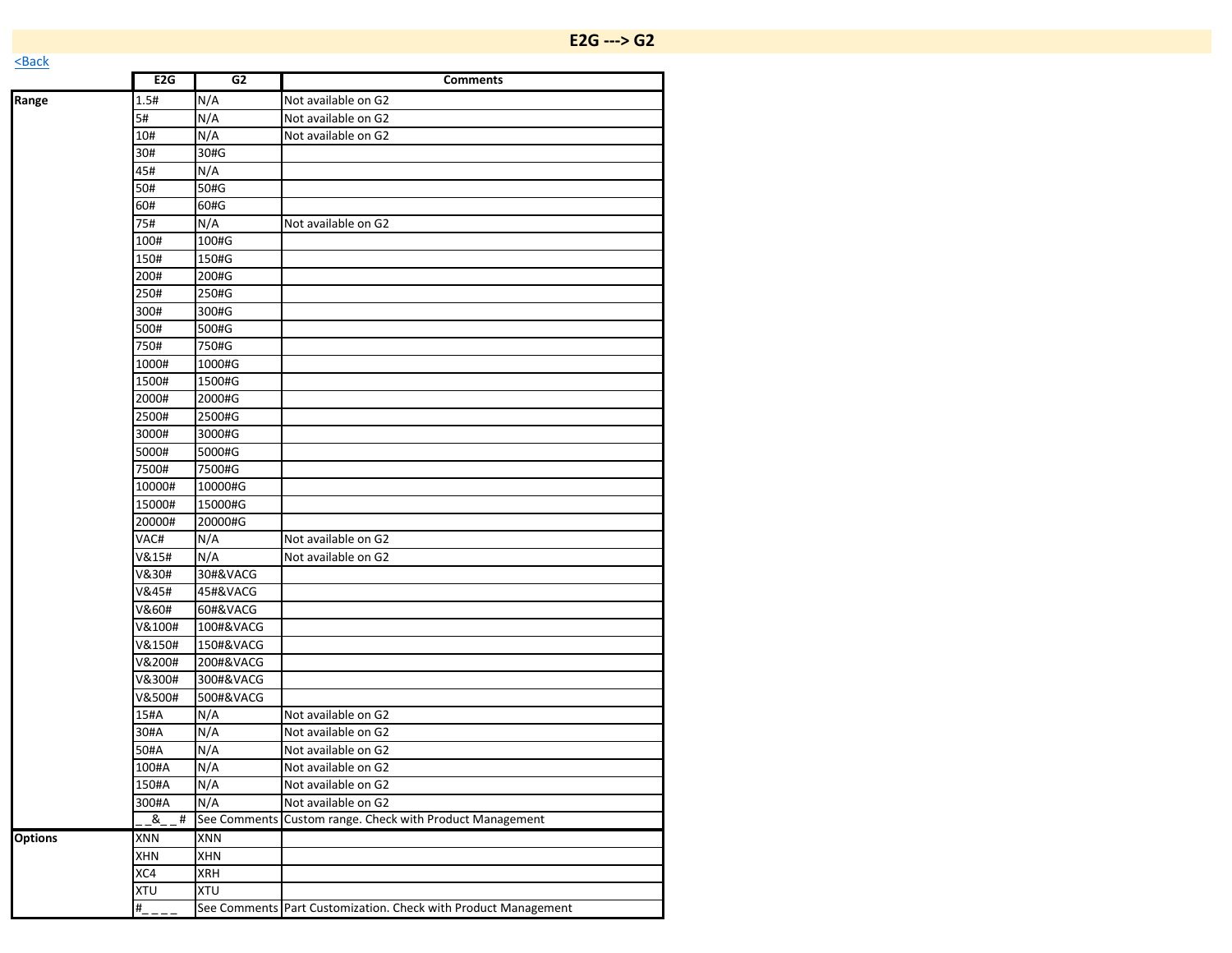<span id="page-12-0"></span>

|                            | E <sub>2G</sub>   | T <sub>2</sub>  | <b>Comments</b>                                                         |                                             |
|----------------------------|-------------------|-----------------|-------------------------------------------------------------------------|---------------------------------------------|
| <b>Enclosure</b>           | E <sub>2</sub> GA | T2              |                                                                         | <b>Examples and Legend below-</b>           |
|                            | E2GB              | T2              | E2GB consists of 316L SS CVD sensor, not available on T2                | E2G A 7N M02 42 EWM000 100#<br><b>I-XNH</b> |
|                            | E <sub>2</sub> GC | T2              | E2GC consists of 316L SS PR (liquid-filled) sensor, not available on T2 | <b>Enclosure</b>                            |
| <b>Accuracy</b>            | 3C                | N/A             |                                                                         | <b>Accuracy</b>                             |
|                            | 3N                | N/A             |                                                                         | <b>Pressure Connection</b>                  |
|                            | 5C                | N/A             |                                                                         | <b>Output Signal</b>                        |
|                            | <b>5N</b>         | N/A             |                                                                         | <b>Electrical connection</b>                |
|                            | 7C                |                 | Add XRH at end of part number for calibration chart                     | Range                                       |
|                            | 7N                |                 |                                                                         | <b>Options</b>                              |
| <b>Pressure connection</b> | M01               | M01             |                                                                         |                                             |
|                            | M02               | M02             |                                                                         | M02 42<br>100#G -XNH<br>T2<br>E0            |
|                            | M04               | N/A             | Review for alternative pressure connection- not available on T2         | <b>Enclosure</b>                            |
|                            | M76               | M76             |                                                                         | <b>Accuracy</b>                             |
|                            | <b>MEK</b>        | <b>MEK</b>      |                                                                         | <b>Pressure Connection</b>                  |
|                            | MG <sub>2</sub>   | MG <sub>2</sub> |                                                                         | <b>Output Signal</b>                        |
|                            | MG <sub>4</sub>   | N/A             | Review for alternative pressure connection- not available on T2         | <b>Electrical connection</b>                |
|                            | <b>MGA</b>        | <b>MGA</b>      |                                                                         | Range                                       |
|                            | F01               | N/A             | Review for alternative pressure connection- not available on T2         | <b>Options</b>                              |
|                            | F <sub>02</sub>   | N/A             | Review for alternative pressure connection- not available on T2         |                                             |
|                            | F04               | N/A             | Review for alternative pressure connection- not available on T2         | <b>E2G Approvals</b>                        |
|                            | F09               | N/A             | Review for alternative pressure connection- not available on T2         | UL/cUL (Gen. Purpose)                       |
|                            | <b>FRW</b>        | N/A             | Review for alternative pressure connection- not available on T2         | RoHS                                        |
|                            | FV <sub>2</sub>   | N/A             | Review for alternative pressure connection- not available on T2         | <b>CE</b>                                   |
|                            | MV <sub>2</sub>   | N/A             | Review for alternative pressure connection- not available on T2         |                                             |
|                            | <b>S15</b>        | N/A             | Review for alternative pressure connection- not available on T2         | <b>T2 Approvals</b>                         |
|                            | S20               | N/A             | Review for alternative pressure connection- not available on T2         | UL/cUL (Gen. Purpose)                       |
| <b>Output signal</b>       | 05                | 05              |                                                                         | RoHS                                        |
|                            | 10                | 10              |                                                                         | <b>CE</b>                                   |
|                            | 11                | N/A             | Review for alternative output signal- not available on T2               |                                             |
|                            | 12                | N/A             | Review for alternative output signal- not available on T2               |                                             |
|                            | 13                | N/A             | Review for alternative output signal                                    |                                             |
|                            | 15                | 15              |                                                                         |                                             |
|                            | 16                | 16              |                                                                         |                                             |
|                            | 24                | N/A             | Review for alternative output signal- not available on T2               |                                             |
|                            | 42                | 42              |                                                                         |                                             |
|                            | 45                | 45              |                                                                         |                                             |

|  |  |  | -XNH                        |
|--|--|--|-----------------------------|
|  |  |  |                             |
|  |  |  |                             |
|  |  |  |                             |
|  |  |  |                             |
|  |  |  |                             |
|  |  |  |                             |
|  |  |  |                             |
|  |  |  | E2G A 7N M02 42 EWM000 100# |

|                              | lT2 | <b>M021421</b> | E <sub>0</sub> | 100#G -XNH |  |
|------------------------------|-----|----------------|----------------|------------|--|
| <b>Enclosure</b>             |     |                |                |            |  |
| <b>Accuracy</b>              |     |                |                |            |  |
| <b>Pressure Connection</b>   |     |                |                |            |  |
| <b>Output Signal</b>         |     |                |                |            |  |
| <b>Electrical connection</b> |     |                |                |            |  |
| Range                        |     |                |                |            |  |
| <b>Options</b>               |     |                |                |            |  |

| <b>E2G Approvals</b>  |
|-----------------------|
| UL/cUL (Gen. Purpose) |
| <b>RoHS</b>           |
|                       |

|             | <b>T2 Approvals</b>   |
|-------------|-----------------------|
|             | UL/cUL (Gen. Purpose) |
| <b>RoHS</b> |                       |
|             |                       |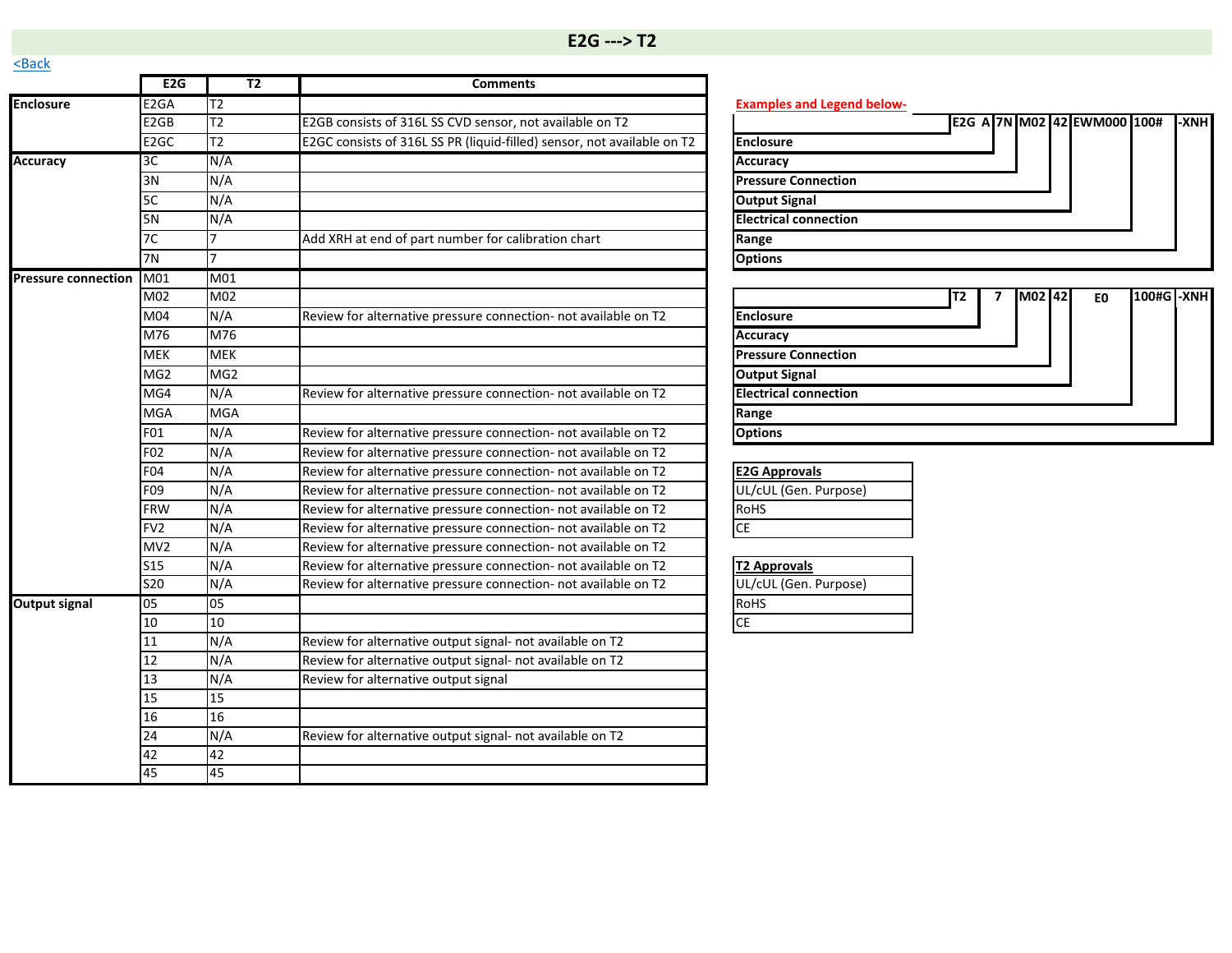|                                     | E <sub>2</sub> G | T2             | <b>Comments</b>                                                  |
|-------------------------------------|------------------|----------------|------------------------------------------------------------------|
| <b>Electrical connection FCX03F</b> |                  | F <sub>2</sub> |                                                                  |
|                                     | FCX10F           | F <sub>3</sub> |                                                                  |
|                                     | FCX20F           | F <sub>8</sub> |                                                                  |
|                                     | FCX              | P1             | P1 = Custom length cable, Notate PO to reflect the length needed |
|                                     | <b>DAX000</b>    | DN             |                                                                  |
|                                     | <b>DAM000</b>    | D <sub>0</sub> |                                                                  |
|                                     | DAM03F           | D <sub>2</sub> |                                                                  |
|                                     | DAM              | D1             | D1 = Custom length cable, Notate PO to reflect the length needed |
|                                     | B4X000           | Β4             |                                                                  |
|                                     | B4M000           | H1             |                                                                  |
|                                     | <b>B4M03F</b>    | L1             |                                                                  |
|                                     | B4M              | P <sub>2</sub> | P2 = Custom length cable, Notate PO to reflect the length needed |
|                                     | CCX03F           | N/A            | Review for alternative electrical connection                     |
|                                     | CCX15F           | N/A            | Review for alternative electrical connection                     |
|                                     | CCX30F           | N/A            | Review for alternative electrical connection                     |
|                                     | CCX              | N/A            | Review for alternative electrical connection                     |
|                                     | CFX03F           | N/A            | Review for alternative electrical connection                     |
|                                     | CFX10F           | N/A            | Review for alternative electrical connection                     |
|                                     | <b>EWX000</b>    | <b>EW</b>      |                                                                  |
|                                     | <b>EWM000</b>    | E <sub>0</sub> |                                                                  |
|                                     | EWM03F           | E <sub>2</sub> |                                                                  |
|                                     | <b>EWM</b>       | E1             | E1 = Custom length cable, Notate PO to reflect the length needed |
|                                     | GNX000           | N/A            | Review for alternative electrical connection                     |
|                                     | GNM03F           | N/A            | Review for alternative electrical connection                     |
|                                     | GNM10F           | N/A            | Review for alternative electrical connection                     |
|                                     | <b>GNM</b>       | N/A            | Review for alternative electrical connection                     |
|                                     | APX000           | N/A            | Review for alternative electrical connection                     |
|                                     | APM03F           | N/A            | Review for alternative electrical connection                     |
|                                     | APM10F           | N/A            | Review for alternative electrical connection                     |
|                                     | APM              | N/A            | Review for alternative electrical connection                     |
|                                     | DTX000           | N/A            | Review for alternative electrical connection                     |
|                                     | DTM03F           | N/A            | Review for alternative electrical connection                     |
|                                     | DTM10F           | N/A            | Review for alternative electrical connection                     |
|                                     | DTM              | N/A            | Review for alternative electrical connection                     |
|                                     | HMX000           | N/A            | Review for alternative electrical connection                     |
|                                     | HMM000           | N/A            | Review for alternative electrical connection                     |
|                                     | HMM03F           | N/A            | Review for alternative electrical connection                     |
|                                     | HMM10F           | N/A            | Review for alternative electrical connection                     |
|                                     | HMM              | N/A            | Review for alternative electrical connection                     |
|                                     | <b>DCX000</b>    | N/A            | Review for alternative electrical connection                     |
|                                     | DCM000           | N/A            | Review for alternative electrical connection                     |
|                                     | DCM03F           | N/A            | Review for alternative electrical connection                     |
|                                     | DCM10F           | N/A            | Review for alternative electrical connection                     |
|                                     | DCM              | N/A            | N9 = Custom length cable, Notate PO to reflect the length needed |
|                                     | MCX              | N/A            | Review for alternative electrical connection                     |
|                                     | <b>MFX</b>       | N/A            | Review for alternative electrical connection                     |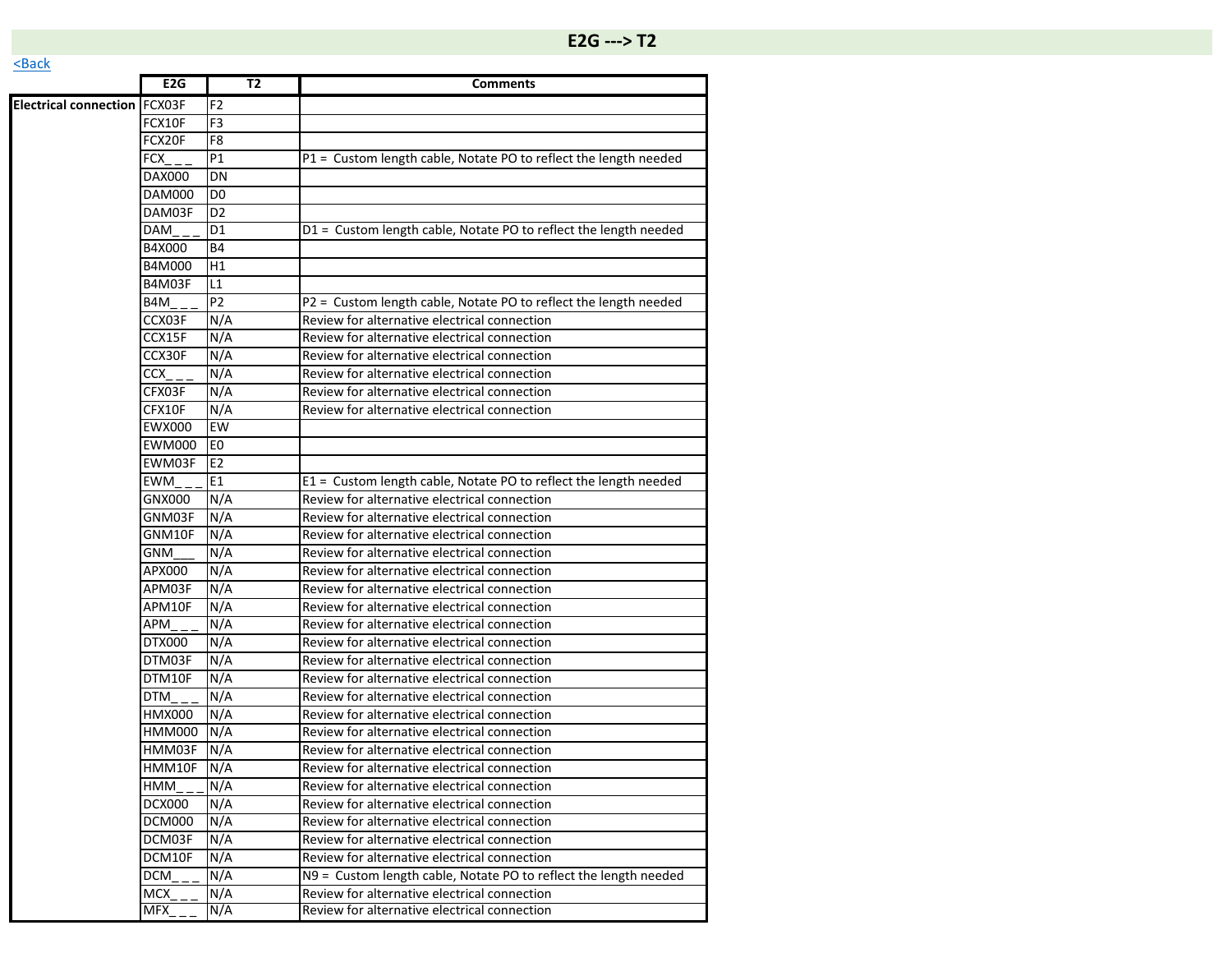| Range          | 1.5#       | N/A        | Not available on T2                                      |
|----------------|------------|------------|----------------------------------------------------------|
|                | 5#         | N/A        | Not available on T2                                      |
|                | 10#        | N/A        | Not available on T2                                      |
|                | 30#        | 30#        |                                                          |
|                | 45#        | N/A        |                                                          |
|                | 50#        | 50#        |                                                          |
|                | 60#        | 60#        |                                                          |
|                | 75#        | N/A        | Not available on T2                                      |
|                | 100#       | 100#       |                                                          |
|                | 150#       | 150#       |                                                          |
|                | 200#       | 200#       |                                                          |
|                | 250#       | 250#       |                                                          |
|                | 300#       | 300#       |                                                          |
|                | 500#       | 500#       |                                                          |
|                | 750#       | 750#       |                                                          |
|                | 1000#      | 1000#      |                                                          |
|                | 1500#      | 1500#      |                                                          |
|                | 2000#      | 2000#      |                                                          |
|                | 2500#      | 2500#      |                                                          |
|                | 3000#      | 3000#      |                                                          |
|                | 5000#      | 5000#      |                                                          |
|                | 7500#      | 7500#      |                                                          |
|                | 10000#     | 10000#     |                                                          |
|                | 15000#     | 15000#     |                                                          |
|                | 20000#     | 20000#     |                                                          |
|                | VAC#       | N/A        | Not available on T2                                      |
|                | V&15#      | N/A        | Not available on T2                                      |
|                | V&30#      | 30#&VAC    |                                                          |
|                | V&45#      | 45#&VAC    |                                                          |
|                | V&60#      | 60#&VAC    |                                                          |
|                | V&100#     | 100#&VAC   |                                                          |
|                | V&150#     | 150#&VAC   |                                                          |
|                | V&200#     | 200#&VAC   |                                                          |
|                | V&300#     | 300#&VAC   |                                                          |
|                | V&500#     | N/A        | Not available on T2                                      |
|                | 15#A       | N/A        | Not available on T2                                      |
|                | 30#A       | N/A        | Not available on T2                                      |
|                | 50#A       | N/A        | Not available on T2                                      |
|                | 100#A      | N/A        | Not available on T2                                      |
|                | 150#A      | N/A        | Not available on T2                                      |
|                | 300#A      | N/A        | Not available on T2                                      |
|                | &<br>#     |            | See Comments Custom range. Check with Product Management |
| <b>Options</b> | <b>XNN</b> | XNN        |                                                          |
|                | <b>XHN</b> | <b>XHN</b> |                                                          |

XC4 XRH XTU XTU

#\_\_\_\_ See Comments Part Customization. Check with Product Management

**E2G T2 Comments**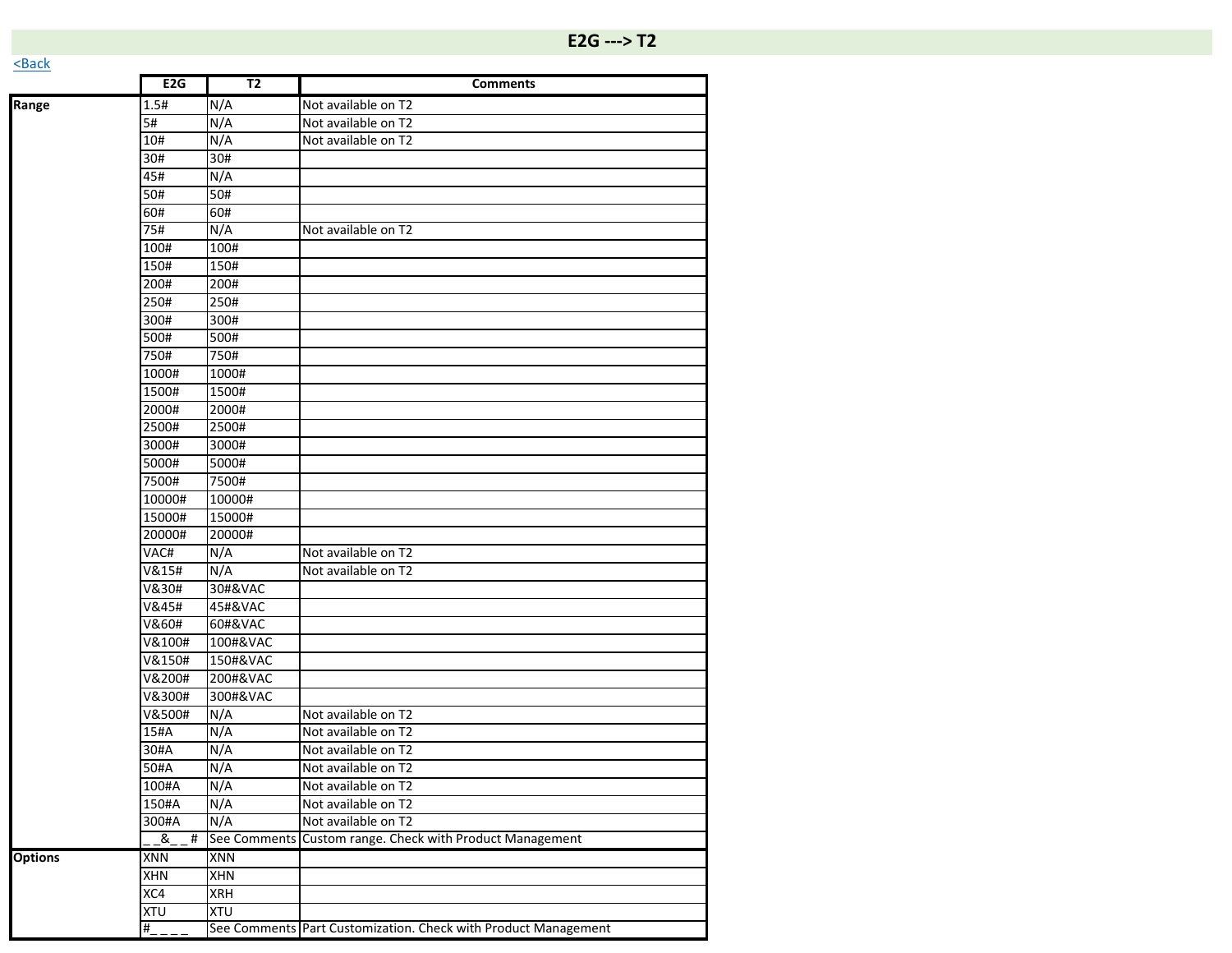## **E2G ---> G3**

<span id="page-15-0"></span>

| <b>NDUCK</b>               |                   |                 |                                                                         |                                                 |
|----------------------------|-------------------|-----------------|-------------------------------------------------------------------------|-------------------------------------------------|
|                            | E2G               | G3              | <b>Comments</b>                                                         |                                                 |
| <b>Enclosure</b>           | E <sub>2GA</sub>  | G <sub>3</sub>  | E2GB consists of 17-4PH SS CVD sensor, not available on G3              | <b>Examples and Legend below-</b>               |
|                            | E2GB              | G3              |                                                                         | E2G B 7N M02 42 EWM000 100#<br>$\mathsf{L}$ XNH |
|                            | E <sub>2</sub> GC | G <sub>3</sub>  | E2GC consists of 316L SS PR (liquid-filled) sensor, not available on G3 | <b>Enclosure</b>                                |
| <b>Accuracy</b>            | 3C                | N/A             |                                                                         | <b>Accuracy</b>                                 |
|                            | 3N                | N/A             |                                                                         | <b>Pressure Connection</b>                      |
|                            | 5C                | N/A             |                                                                         | <b>Output Signal</b>                            |
|                            | 5N                | N/A             |                                                                         | <b>Electrical connection</b>                    |
|                            | 7C                |                 | Add XRH at end of part number for calibration chart                     | Range                                           |
|                            | 7N                | 7               |                                                                         | <b>Options</b>                                  |
| <b>Pressure connection</b> | M01               | M <sub>01</sub> |                                                                         |                                                 |
|                            | <b>NUZ</b>        | IVIUZ           |                                                                         | <b>100#GT-XNH</b><br>G3<br>VIUZ 142<br>E0       |
|                            | M04               | N/A             | Review for alternative pressure connection - not available on G3        | <b>Enclosure</b>                                |
|                            | M76               | M76             |                                                                         | Accuracy                                        |
|                            | <b>MEK</b>        | <b>MEK</b>      |                                                                         | <b>Pressure Connection</b>                      |
|                            | MG <sub>2</sub>   | MG <sub>2</sub> |                                                                         | <b>Output Signal</b>                            |
|                            | MG4               | N/A             | Review for alternative pressure connection - not available on G3        | <b>Electrical connection</b>                    |
|                            | <b>MGA</b>        | <b>MGA</b>      |                                                                         | Range                                           |
|                            | F01               | N/A             | Review for alternative pressure connection - not available on G3        | <b>Options</b>                                  |
|                            | F02               | N/A             | Review for alternative pressure connection - not available on G3        |                                                 |
|                            | F04               | N/A             | Review for alternative pressure connection - not available on G3        | <b>E2G Approvals</b>                            |
|                            | F09               | N/A             | Review for alternative pressure connection - not available on G3        | UL/cUL (Gen. Purpose)                           |
|                            | <b>FRW</b>        | N/A             | Review for alternative pressure connection - not available on G3        | RoHS                                            |
|                            | FV <sub>2</sub>   | N/A             | Review for alternative pressure connection - not available on G3        | <b>CE</b>                                       |
|                            | MV2               | N/A             | Review for alternative pressure connection - not available on G3        |                                                 |
|                            | <b>S15</b>        | N/A             | Review for alternative pressure connection - not available on G3        | <b>G3 Approvals</b>                             |
|                            | <b>S20</b>        | N/A             | Review for alternative pressure connection - not available on G3        | UL/cUL (Gen. Purpose)                           |
| <b>Output signal</b>       | 05                | 05              |                                                                         | RoHS                                            |
|                            | 10                | 10              |                                                                         | CE                                              |
|                            | 11                | N/A             | Review for alternative output signal - not available on G3              |                                                 |
|                            | 12                | N/A             | Review for alternative output signal - not available on G3              |                                                 |
|                            | 13                | N/A             | Review for alternative output signal - not available on G3              |                                                 |
|                            | 15                | 15              |                                                                         |                                                 |
|                            | 16                | 16              |                                                                         |                                                 |
|                            | 24                | N/A             | Review for alternative output signal - not available on G3              |                                                 |
|                            | 42                | 42              |                                                                         |                                                 |
|                            | 45                | 45              |                                                                         |                                                 |

|                              |  |  | E2G B 7N M02 42 EWM000 100# | -XNH |
|------------------------------|--|--|-----------------------------|------|
| <b>Enclosure</b>             |  |  |                             |      |
| Accuracy                     |  |  |                             |      |
| <b>Pressure Connection</b>   |  |  |                             |      |
| <b>Output Signal</b>         |  |  |                             |      |
| <b>Electrical connection</b> |  |  |                             |      |
| Range                        |  |  |                             |      |
| <b>Options</b>               |  |  |                             |      |

|                              | Ю3 | <b>INUZT4ZI</b> | E0 | <b>TUU#GT-XNH</b> |  |
|------------------------------|----|-----------------|----|-------------------|--|
| <b>Enclosure</b>             |    |                 |    |                   |  |
| <b>Accuracy</b>              |    |                 |    |                   |  |
| <b>Pressure Connection</b>   |    |                 |    |                   |  |
| <b>Output Signal</b>         |    |                 |    |                   |  |
| <b>Electrical connection</b> |    |                 |    |                   |  |
| Range                        |    |                 |    |                   |  |
| <b>Options</b>               |    |                 |    |                   |  |

| <b>E2G Approvals</b>  |  |  |  |  |  |
|-----------------------|--|--|--|--|--|
| UL/cUL (Gen. Purpose) |  |  |  |  |  |
| RoHS                  |  |  |  |  |  |
| ICE                   |  |  |  |  |  |

| <b>G3 Approvals</b>   |  |  |  |  |  |  |
|-----------------------|--|--|--|--|--|--|
| UL/cUL (Gen. Purpose) |  |  |  |  |  |  |
| <b>RoHS</b>           |  |  |  |  |  |  |
|                       |  |  |  |  |  |  |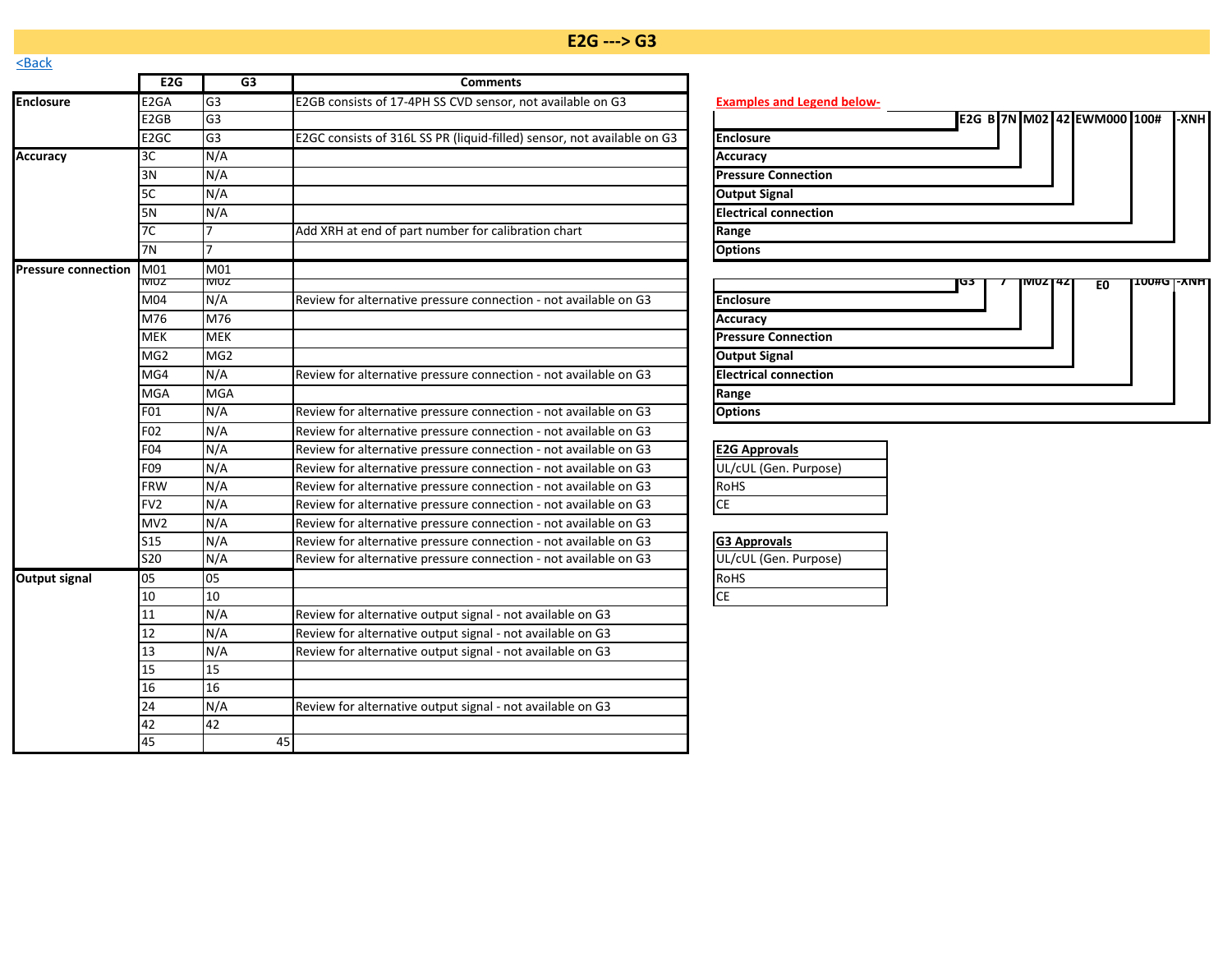|                                     | E <sub>2</sub> G | G3              | <b>Comments</b>                                                  |
|-------------------------------------|------------------|-----------------|------------------------------------------------------------------|
| <b>Electrical connection FCX03F</b> |                  | F <sub>2</sub>  |                                                                  |
|                                     | FCX10F           | F <sub>3</sub>  |                                                                  |
|                                     | FCX20F           | F8              |                                                                  |
|                                     | FCX              | P1              | P1 = Custom length cable, Notate PO to reflect the length needed |
|                                     | DAX000           | N/A             | Review for alternative electrical connection                     |
|                                     | <b>DAM000</b>    | N/A             | Review for alternative electrical connection                     |
|                                     | DAM03F           | N/A             | Review for alternative electrical connection                     |
|                                     | DAM              | N/A             | Review for alternative electrical connection                     |
|                                     | B4X000           | N/A             | Review for alternative electrical connection                     |
|                                     | B4M000           | N/A             | Review for alternative electrical connection                     |
|                                     | B4M03F           | N/A             | Review for alternative electrical connection                     |
|                                     | B4M              | N/A             | Review for alternative electrical connection                     |
|                                     | CCX03F           | N/A             | Review for alternative electrical connection                     |
|                                     | CCX15F           | N/A             | Review for alternative electrical connection                     |
|                                     | CCX30F           | N/A             | Review for alternative electrical connection                     |
|                                     | CCX              | N/A             | Review for alternative electrical connection                     |
|                                     | CFX03F           | N/A             | Review for alternative electrical connection                     |
|                                     | CFX10F           | N/A             | Review for alternative electrical connection                     |
|                                     | <b>EWX000</b>    | EW              |                                                                  |
|                                     | <b>EWM000</b>    | E <sub>0</sub>  |                                                                  |
|                                     | EWM03F           | E <sub>2</sub>  |                                                                  |
|                                     | <b>EWM</b>       | E1              | E1 = Custom length cable, Notate PO to reflect the length needed |
|                                     | GNX000           | GN              |                                                                  |
|                                     | GNM03F           | $\overline{G2}$ |                                                                  |
|                                     | GNM10F           | G <sub>3</sub>  |                                                                  |
|                                     | <b>GNM</b>       | G1              | G1 = Custom length cable, Notate PO to reflect the length needed |
|                                     | APX000           | AP              |                                                                  |
|                                     | APM03F           | $\overline{A2}$ |                                                                  |
|                                     | APM10F           | A <sub>3</sub>  |                                                                  |
|                                     | APM              | A1              | A1 = Custom length cable, Notate PO to reflect the length needed |
|                                     | DTX000           | DS              |                                                                  |
|                                     | DTM03F           | S <sub>2</sub>  |                                                                  |
|                                     | DTM10F           | S <sub>3</sub>  |                                                                  |
|                                     | DTM              | S <sub>1</sub>  | S1 = Custom length cable, Notate PO to reflect the length needed |
|                                     | <b>HMX000</b>    | HM              |                                                                  |
|                                     | HMM000           | M1              |                                                                  |
|                                     | HMM03F           | M <sub>2</sub>  |                                                                  |
|                                     | HMM10F           | M <sub>3</sub>  |                                                                  |
|                                     | HMM              | P <sub>9</sub>  | P9 = Custom length cable, Notate PO to reflect the length needed |
|                                     | DCX000           | DC              |                                                                  |
|                                     | DCM000           | N1              |                                                                  |

 $\frac{DCM}{M}$  N9 = Custom length cable, Notate PO to reflect the length needed<br>MCX \_\_ N/A Review for alternative electrical connection Review for alternative electrical connection

 $MEX_{\text{max}} = N/A$  Review for alternative electrical connection

DCM03F N2 DCM10F N3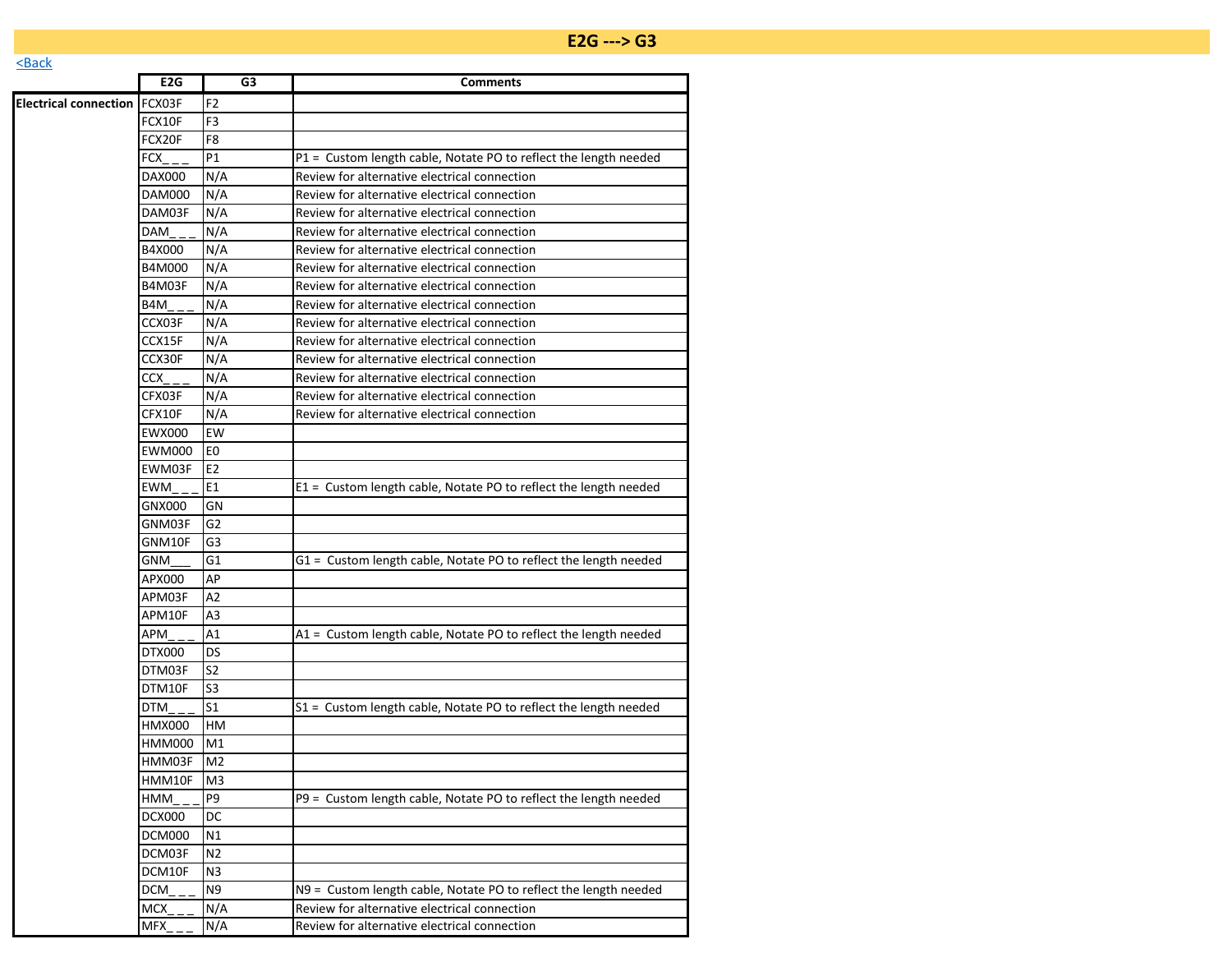|                | E <sub>2</sub> G | G3           | <b>Comments</b>                                                |
|----------------|------------------|--------------|----------------------------------------------------------------|
| Range          | 1.5#             | N/A          | Not available on G3                                            |
|                | 5#               | 5#G          |                                                                |
|                | 15#              | 15#G         |                                                                |
|                | 30#              | 30#G         |                                                                |
|                | 45#              | N/A          | Not available on G3                                            |
|                | 50#              | 50#G         |                                                                |
|                | 60#              | 60#G         |                                                                |
|                | 75#              | N/A          | Not available on G3                                            |
|                | 100#             | 100#G        |                                                                |
|                | 150#             | 150#G        |                                                                |
|                | 200#             | 200#G        |                                                                |
|                | 250#             | 250#G        |                                                                |
|                | 300#             | 300#G        |                                                                |
|                | 500#             | 500#G        |                                                                |
|                | 750#             | 750#G        |                                                                |
|                | 1000#            | 1000#G       |                                                                |
|                | 1500#            | 1500#G       |                                                                |
|                | 2000#            | 2000#G       |                                                                |
|                | 2500#            | N/A          | Not available on G3                                            |
|                | 3000#            | 3000#G       |                                                                |
|                | 5000#            | 5000#G       |                                                                |
|                | 7500#            | N/A          | Not available on G3                                            |
|                | 10000#           | N/A          | Not available on G3                                            |
|                | 15000#           | N/A          | Not available on G3                                            |
|                | 20000#           | N/A          | Not available on G3                                            |
|                | VAC#             | 0#&VACG      |                                                                |
|                | V&15#            | 15#&VACG     |                                                                |
|                | V&30#            | 30#&VAC      |                                                                |
|                | V&45#            | N/A          | Not available on G3                                            |
|                | V&60#            | 60#&VAC      |                                                                |
|                | V&100#           | 100#&VAC     |                                                                |
|                | V&150#           | 150#&VAC     |                                                                |
|                | V&200#           | N/A          | Not available on G3                                            |
|                | V&300#           | 300#&VACG    |                                                                |
|                | V&500#           | N/A          | Not available on G3                                            |
|                | 15#A             | 15#A         |                                                                |
|                | 30#A             | 30#A         |                                                                |
|                | 50#A             | 50#A         |                                                                |
|                | 100#A            | 100#A        |                                                                |
|                | 150#A            | 150#A        |                                                                |
|                | 300#A            | 300#A        |                                                                |
|                | &<br>#           | See Comments | Custom range. Check with Product Management                    |
| <b>Options</b> | XNN              | <b>XNN</b>   |                                                                |
|                | XHN              | XHN          |                                                                |
|                | XC4              | <b>XRH</b>   |                                                                |
|                | XTU              | XTU          |                                                                |
|                | #                |              | See Comments Part Customization. Check with Product Management |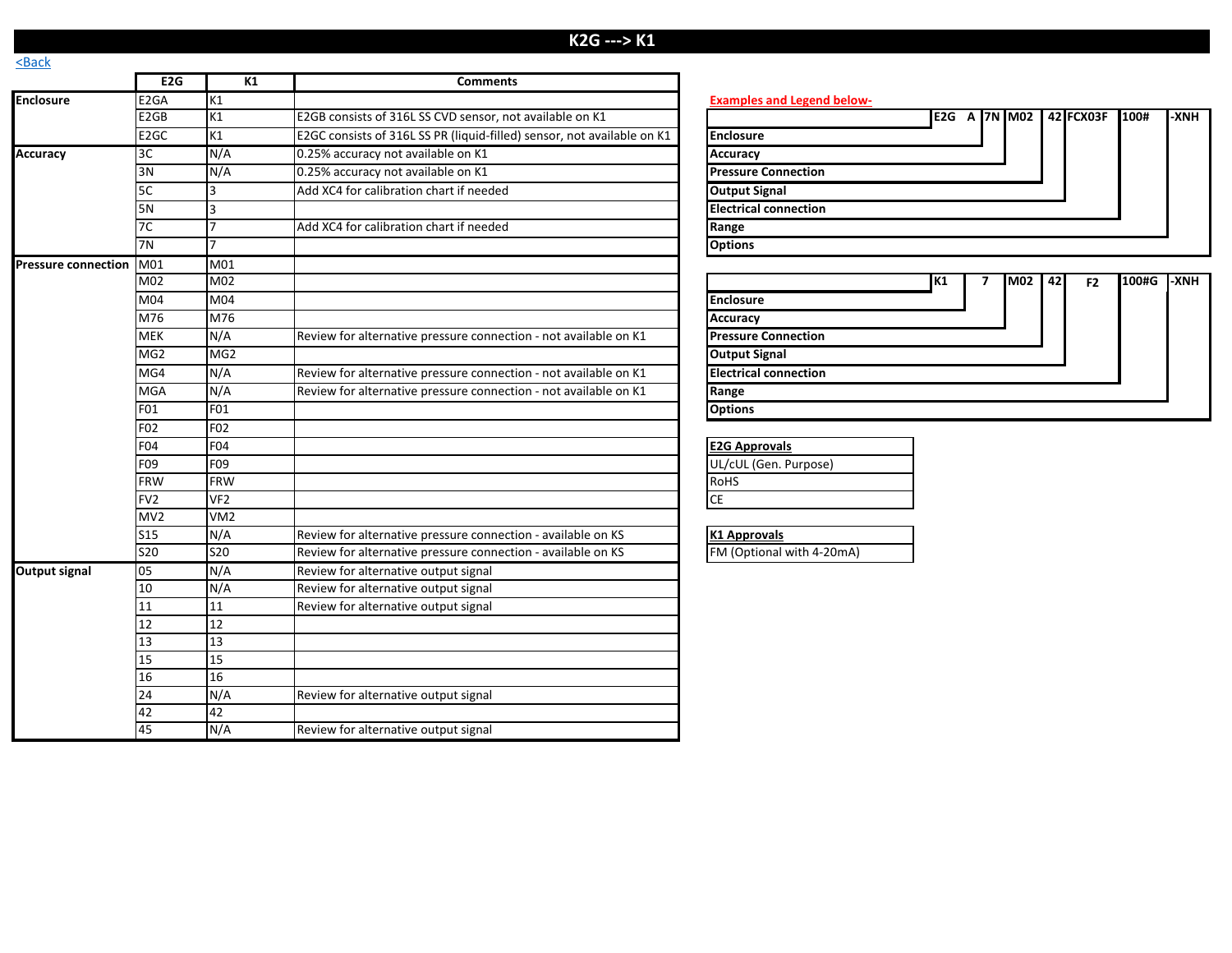# **E2G ---> K1**

|                                     | E2G           | K1             | <b>Comments</b>                                                  |
|-------------------------------------|---------------|----------------|------------------------------------------------------------------|
| <b>Electrical connection FCX03F</b> |               | F <sub>2</sub> |                                                                  |
|                                     | FCX           | P1             | P1 = Custom length cable, Notate PO to reflect the length needed |
|                                     | DAX000        | N/A            | Review for alternative electrical connection                     |
|                                     | DAM000        | N/A            | Review for alternative electrical connection                     |
|                                     | DAM03F        | N/A            | Review for alternative electrical connection                     |
|                                     | <b>DAM</b>    | N/A            | Review for alternative electrical connection                     |
|                                     | B4X000        | <b>B4</b>      |                                                                  |
|                                     | B4M000        | H1             |                                                                  |
|                                     | B4M03F        | L1             |                                                                  |
|                                     | B4M           | P <sub>2</sub> | P2 = Custom length cable, Notate PO to reflect the length needed |
|                                     | CCX03F        | N/A            | Review for alternative electrical connection                     |
|                                     | CCX15F        | N/A            | Review for alternative electrical connection                     |
|                                     | CCX30F        | N/A            | Review for alternative electrical connection                     |
|                                     | CCX           | N/A            | Review for alternative electrical connection                     |
|                                     | CFX03F        | N/A            | Review for alternative electrical connection                     |
|                                     | CFX10F        | N/A            | Review for alternative electrical connection                     |
|                                     | <b>EWX000</b> | N/A            | Review for alternative electrical connection                     |
|                                     | <b>EWM000</b> | N/A            | Review for alternative electrical connection                     |
|                                     | EWM03F        | N/A            | Review for alternative electrical connection                     |
|                                     | EWM           | N/A            | Review for alternative electrical connection                     |
|                                     | GN            | N/A            | Review for alternative electrical connection                     |
|                                     | AP            | N/A            | Review for alternative electrical connection                     |
|                                     | DT            | N/A            | Review for alternative electrical connection                     |
|                                     | <b>HMX000</b> | HM             |                                                                  |
|                                     | HMM000        | M1             |                                                                  |
|                                     | HMM03F        | M <sub>2</sub> |                                                                  |
|                                     | DC            | N/A            | Review for alternative electrical connection                     |
|                                     | MCX           | N/A            | Review for alternative electrical connection                     |
|                                     | <b>MFX</b>    | N/A            | Review for alternative electrical connection                     |